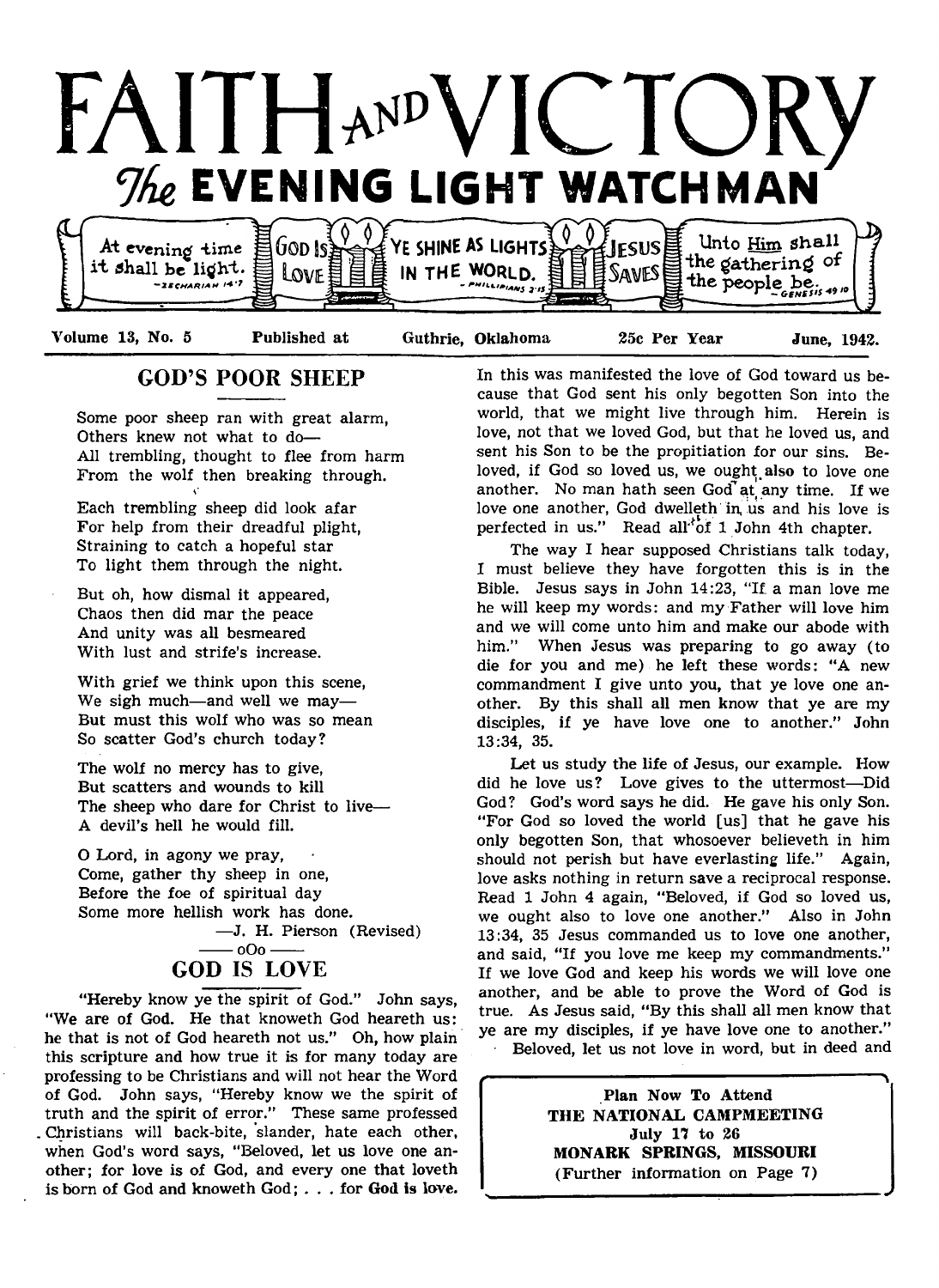in truth. Let love be without dissimulation (pretending). Let it be fervent. In love there is a real fondness, true affections, mutual devotion, tender attachment; and last, but not least, a charitable desire for the welfare of others. Love is of God. Love is sacrificial. Love is built on faith. There is no fear or distrust in love. Faith and Love to God and to each other are the two forts of defense Satan is attacking most. He works on God's people to get them to neglect to read God's word, neglect to pray, neglect to assemble themselves together, and finally to quit trusting God and trust in the beggarly elements of this world, which are to pass away— and not faith in God's word that liveth and abideth forever. Then they begin to take an aspirin tablet for a headache, then trifle with temptations and finally begin to think very lightly of sin. For God's word says what is not of faith is sin. Then they will be adverse to religious conversation or the company of heavenly-minded Christians.

I often hear God's true ministers and children slandered and talked about by picking and fault-finding professors, and when people get in a spiritual decline, I have seen them imbibe this old devilish, picking and fault-finding spirit, and destroy themselves and all that will listen to them. God is love. Love hides and covers the faults and mistakes of those we love and brings to light the good. Love protects, not destroys. The faults of others are not a matter of censorious conversation, but a secret grief and prayer. Don't forget, dear ones, God hears and answers every true prayer of love for our brethren. Turn a deaf ear to everything and everyone that opposes that love to God and His children. It matters not in whom it comes for Satan can transform himself into angels of light and is very subtile. Rebuke the devil and he will flee from you. Keep yourself in the love of God and red-hot for God and no nasty spirits will light on you. Satan uses the word of God. He did on Jesus but Jesus had God's spirit of love and knew it was not of God and rebuked it. Praise God for that same spirit of love and discernment. "Hereby know we the spirit of truth and the spirit of error. He that loveth not knoweth not God, for God is love. ——Gladys Weiss

# $-$  0Oo  $-$ EXALTED SPIRITS

Feeling the time ripe to write on the subject of one of the most dangerous things the work of God has ever met, with the divine help of God I shall deal with the workings of an exalted spirit in the light of Bible truth. We are told, "I tell you, this man went down to his house justified rather than the-other, for eveyone that exalteth himself shall be abased; and he that humbleth himself shall be exalted." Matt. 18:14; also, "Pride goeth before destruction and a haughty spirit before a fall." Prov. 16:18. The whole scriptural teachings from Genesis to Revelation warn us not to get exalted, and many cases in old Bible times show forth the dangers of getting exalted. So we des're to show the workings of an exalted spirit in the love and meekness of Jesus.

An exalted spirit makes a high profession and thereby deceives many, and it is the'deceptive spirit that needs to be exposed. A soul under this kind of a spirit is hard to be delivered as we shall, show as the Lord helps us. This spirit, when admonished and rebuked, carries a certain amount of influence, so the rebound carries some weight and always puts up a fight for its life. An exalted spirit is never submissive and will try to defend its position even to the making of divis'on, and they are the only ones that are right, as they think. An exalted spirit becomes unmerciful, and when fully developed, becomes full of hatred in the defense of its self. It continually feeds on what will cause its gain, seeking evidence to overthrow its opposers.

The very foundation of this glorious reformation was based on humility—a feeling that all the ministers were more able, and a preference for the other ministers was always given. This way God had a chance of leading by his spirit and the result was, power and unity among them. Many times in meeting where there were a number of ministers present (able ones, too) a stillness was felt as each minister waited on each other and God. This way there was no fast racing to the pulpit, but the spirit of God had a chance to move the right one. Whereas an exalted spirit would take advantage and run to the stand, crowding out the one with the real message. We are told by Paul that one of the characteristics of an humble spirit is "Easy to be entreated." Too much of a high estimate of self ruins his labor for God and hinders those who could be used of God.

An exalted spirit rows discord among brethren and is continually nutting wood on the fire with a feeling of straightening up the brethren who, in their judgment, are out of Hne-as they are the only ones that can do it. How easy for an exalted spirit to magnify the words of others and misconstrue them to the point of dishonesty. I say this with the fear of God, and charity for all, but I must tell the truth. They sit as my people, but are looking for a point of vantage whereby they can make a man an offender for a word. In old Bible times we read of men whom God blessed when they were little in their own sight, but when they became lifted up (exalted) God could no longer use them. Being exalted is truly dangerous in every sense of the word.

An exalted spirit has many different things with which it works. It will cooperate with any spirit to gain its points. They may have been entirely out of joint previously, but will work with almost any kind for defense. Any kind of a false spirit in reality is kindred to all the rest, hence they have a fellowship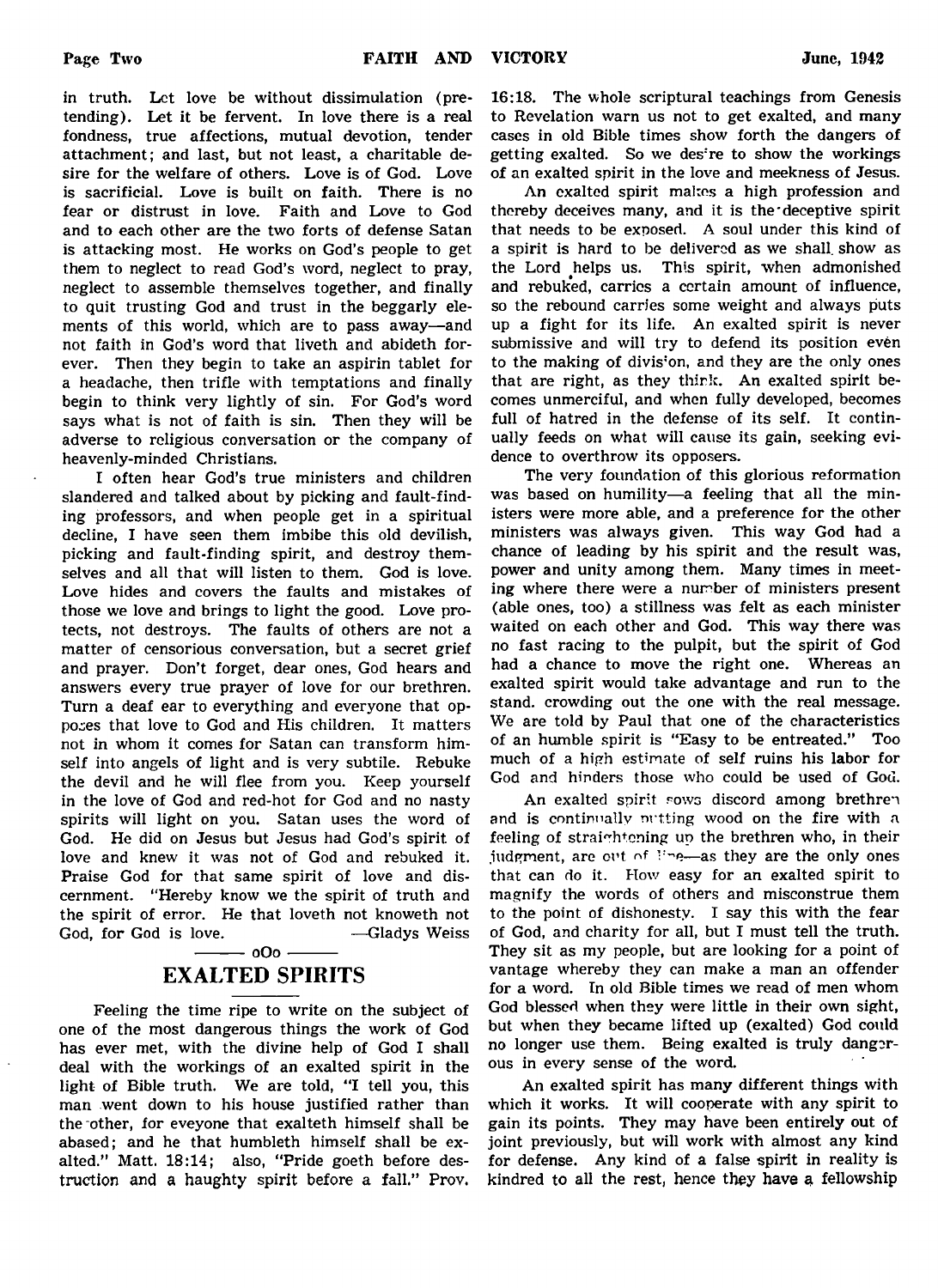with all these wrong spirits because of being evil. The Holy Spirit does not have fellowship with any only its own. Its natural workings for good; such as divine unity, love, and the edifying of itself, makes peace wherever it works. One being under an exalted spirit evidently sows discord wherever it works and is one of the most dangerous enemies to the truth, because like lightning, likely to strike anywhere. Let us beware lest we be lifted up in our own estimation and lose the prize which awaits only the humble. Webster says exalt means "to elevate in rank." So one under an exalted spirit would rank himself very highly, basing his rank on his years and what he thinks he. knows. After so long a time, if one resists the Spirit of God and the advice of faithful brethren, he will think he is really honest, but a backward glance would reveal the fact that there was a time when being admonished he.was fearful, but now, becoming seared, neither God nor man can get any help to him because he is so spiritually calloused.

The greatest danger lies in the exposure of an exalted spirit because of the tenacity it holds on those partly under them. They become blind through the false reasoning of this spirit and either go into it whole-hearted or get disgusted and go to some sect, thus quitting the saints altogether. When exposed, exalted ministers, if they cannot gain in numbers, would rather have you go to sectism than to the real truth, which suits Satan, for he has them either way.

Let us keep humble. An exalted spirit cannot see the beautiful church of God except in the letter, and that in a feigned manner. It can only be seen clearly by the truly humble.  $-E$ . M. Zinn.

# God's Great Plan of Redemption

The angels desired to look into God's plan of redemption, but were not allowed to. It was not revealel to them. 1 Pet. 1:10-12: "Of which SALVA-TION THE PROPHETS HAVE ENQUIRED AND SEARCHED DILIGENTLY, who prophesied of the grace unto you: Searching what, or what manner of time the Spirit of Christ which was in them did signify, when it testified beforehand the sufferings of Christ, and the glory that should follow. Unto whom it was revealed, that not unto themselves, but unto us they did minister the things, which are now reported unto  $y_0$  by them that have preached the gospel unto you with the Holy Spirit sent down from heaven; which things the angels desired to look into."

Man, througn disobedience, had fallen from his righteous state, and could no more enjoy to be in God's presence. God was angry with his crown of creation (man) and they were driven out of the garden of Eden, where there was peace and contentment, into a world of sorrow, and toil, and suffering.

Now they had to make their living by the sweat of their brow. Gen 3.

God gave them a promise of the Saviour, that He would send in his own good time to deliver man from sin (Gen 3:15) and restore such as would be saved. God cursed the serpent and said that the seed of woman should bruise his head (Gen 3:15). In Genesis, we read that the sin of Adam had brought on the fall of man, but the Bible tells us of a second Adam that would restore man from the fall. This is redemption for the soul.

God's great plan of redemption was to bring man back into communion with himself. Though the Prophets prophesied about it, and what it would do for those who would repent, yet they could not understand the plan. The book of Isaiah is full of the gospel message. God used him to tell the gospel story hundreds of years before it came to pass. The whole book points to Christ and what He will do for man.

Just as Abraham was about to offer up Isaac, so God does offer His beloved Son, in whom there was no sin, to atone for sinful man. God did give His beloved Son to take away the sins of the world. Jesus' suffering upon the cross of Calvary does this very thing for all who come to God, repenting and longing to be delivered from their fallen nature. We must come to Christ, and plead for deliverance. We must come as a beggar, for that is what we are.

In ourselves, we have nothing to pay God for His deliverance. Only the HOLY ONE, Christ Jesus, could pay th's debt, and set us free from sin and death, for death it truly is. To be separated from God is the first death— dead while living in pleasure, as the Word cays.

Then if He is the only one who is able to deliver us, come to Christ, repenting and plead for pardon, as all who have found SALVATION, have had to do before us. Then make your wrongs right, and restore that which has been stolen, and keep the commandments of Christ, which is to love one another, and walk in the light of the word. God will receive all who do this and grant pardon for Christ's sake, who bled and died that we might be redeemed from all sin. —Edith Kriebel.  $\frac{1}{1}$  oOo  $\frac{1}{1}$ 

# Two Excellent Booklets .

The book, "A Religious Controversy" by C. E. Orr, which has been out of print for years, has just been reprinted. It contains 95 pages and a number of pictures which make it very interesting. It makes hard Bible truth simple, plain, and easy to be understood. One book will be sent to you for 15 cents, or ten books for one dollar, post paid. You will like for your friends to have one of these books.

The book, "Life Sketches of Mother Sarah Smith" may be obtained for 10c each post paid. Order from Faith Publishing House, Guthrie, Okla.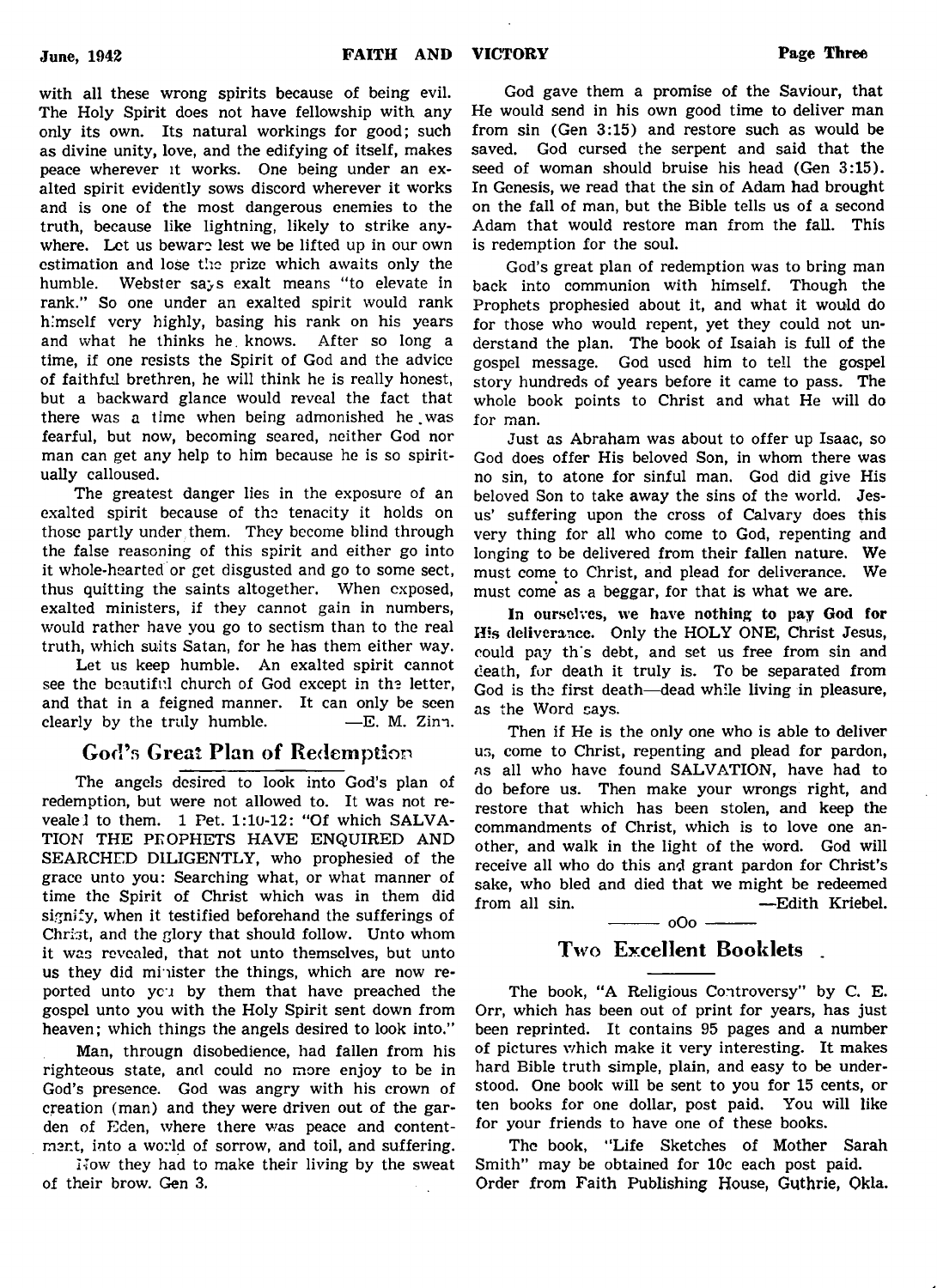# " FAITH AND VICTORY"

### 16 PAGE HOLINESS MONTHLY

An exclusive, ful. gospel paper printed and sent out in the name of the Lord Jesus Christ in the interest of all Christians, which body of believers constitute the one and only true Church of God.

This non-sectarian paper is edited and published each month (except August of each year which is Camp-meeting month, and we omit this month to attend these meetings) by Fred Pruitt, assisted by Mary A. Pruitt, and other consecrated workers at FAITH PUBLISHING HOUSE, 920 W Mansur Ave., Guthrie, Okla.

(Entered as second-class matter June 30, 1930 at the Post Office at Guthrie, Oklahoma under the act of March, 3, 1879.) — SUBSCRIPTION PRICES—

| Five copies to any address, one year  1.00   |  |
|----------------------------------------------|--|
| Twelve copies to any address, one year  2.00 |  |

Its motto: Have faith in God. Its object: The glory of God and the salvation of men; the promulgation and restoration of the whole truth to the people in this "evening time" as it was in the morning Church of the first century; the unification of all true believers in one body by the love of God. Its standard: Separation from the world and entire devotion to the service and the will of God. Its characteristics: No discipline but the Bible, no bond of union but the love of God; no test of fellowship but the indwelling spirit of Christ; and separation from all human organizations that are not authorized in the Word of God.

Through the Free Literature Fund thousands of gospel tracts are published and sent out free of charge as the Lord supplies. Cooperation of our readers is solicited, and will be appreciated in any way the Bible and the Holy Spirit teaches you to do or stirs your heart. "Freely ye have received, freely give." Read Exodus 24:2; 1 Chron. 29:9; 2 Cor. 9:7; and Luke 6:38.

This publication teaches salvation from all sin, sanctification for believers, unity and oneness for which Jesus prayed as recorded in John 17:21 and manifested by the apostles and believers after Pentecost. By God's grace we teach, preach, and practice the gospel of the Lord Jesus Christ, the same gospel which Peter, John, and Paul preached, taught, and practiced; including the Divine healing of the body. James 5:14, 15.

Free-will offerings sent in to the work will be thankfully received as from the Lord and used in the furtherance of the gospel work as God directs unless otherwise specified. All personal checks and Post Office Money Orders should be made payable to Fred Pruitt, or to FAITH PUBLISHING HOUSE

920 W. Mansur Ave., Guthrie, Oklahoma. –00-

"Let the word of Christ dwell in you in all wisdom." The day begun with God's word will be a richer and more useful day than the day begun without .it.

We do not bear fruit upward because we do not take root downward.

Fruit bearing and the fruit of the Spirit will oe more surely realized in proportion to the anointing of God's word which saturates the Christian life.

—Sel.

# *Editorials*

The work at the "Lord's Print Shop" is running along nicely as the Lord blesses and encourages our hearts. By the goodness of God working through some of his devoted children, we have been able to purchase and install a Model B Cleveland Folding Machine. These machines are considered one of the best designed folders on the market and the cost was nearly \$700. It will fold the "Faith and Victory" paper, also different sized sheets for book making. It will be a great help in the advancement of the work of the Lord. We have already folded paper for two books on it besides one issue of the "Faith and Victory" paper. We feel much blessed of the Lord to have this machine to use in getting the gospel to men by the printed page.

The workers have been very busy in the print shop and thousands upon thousands of tracts have recently been printed and folded ready for use. The tracts are going from the "Lord's Print Shop" in a steady stream to all parts of the U. S. and many to foreign lands. Just recently the Lord has enabled us to secure the addresses of 270 Penal and Correctional Institutions situated in all parts of the U. S. also many addresses in Canada. These addresses were given to us through the kindness of the "American Prison Association." We have already wrapped and sent out two hundred packages of tracts to different prison addresses in all parts of this country, and we expect to continue wrapping packages and sending them out freely as the Lord provides the means. This is a great work and the Lord is fishing a few souls out of these dark places as they receive knowledge of salvation through Christ. All who will, can have a part in getting the gospel to the thousands of souls in the prisons and other dark places and share in the eternal rewards. Our God keeps a record of all things. He will not forget sacrifices made in behalf of needy souls.

#### $\sim$ -പ -0-0-0-

Quite a number of subscriptions expire with this issue of "Faith and Victory" paper. If yours has expired, you will find a subscription blank inserted in your June paper. We kindly ask you to renew at once so we can get your name listed and you will not miss a copy. If you have renewed for the paper or want your paper to keep coming from some offering you sent in or for any other reason; just let us know and we will continue to send the paper to you. If we have made a mistake about your subscription being expired, just let us know and we will correct it. We are anxious to get the paper to every one that wants it, for we know that God will make the contents a blessing to you and others as the months come and go. We should think of our souls' welfare above all else in the world.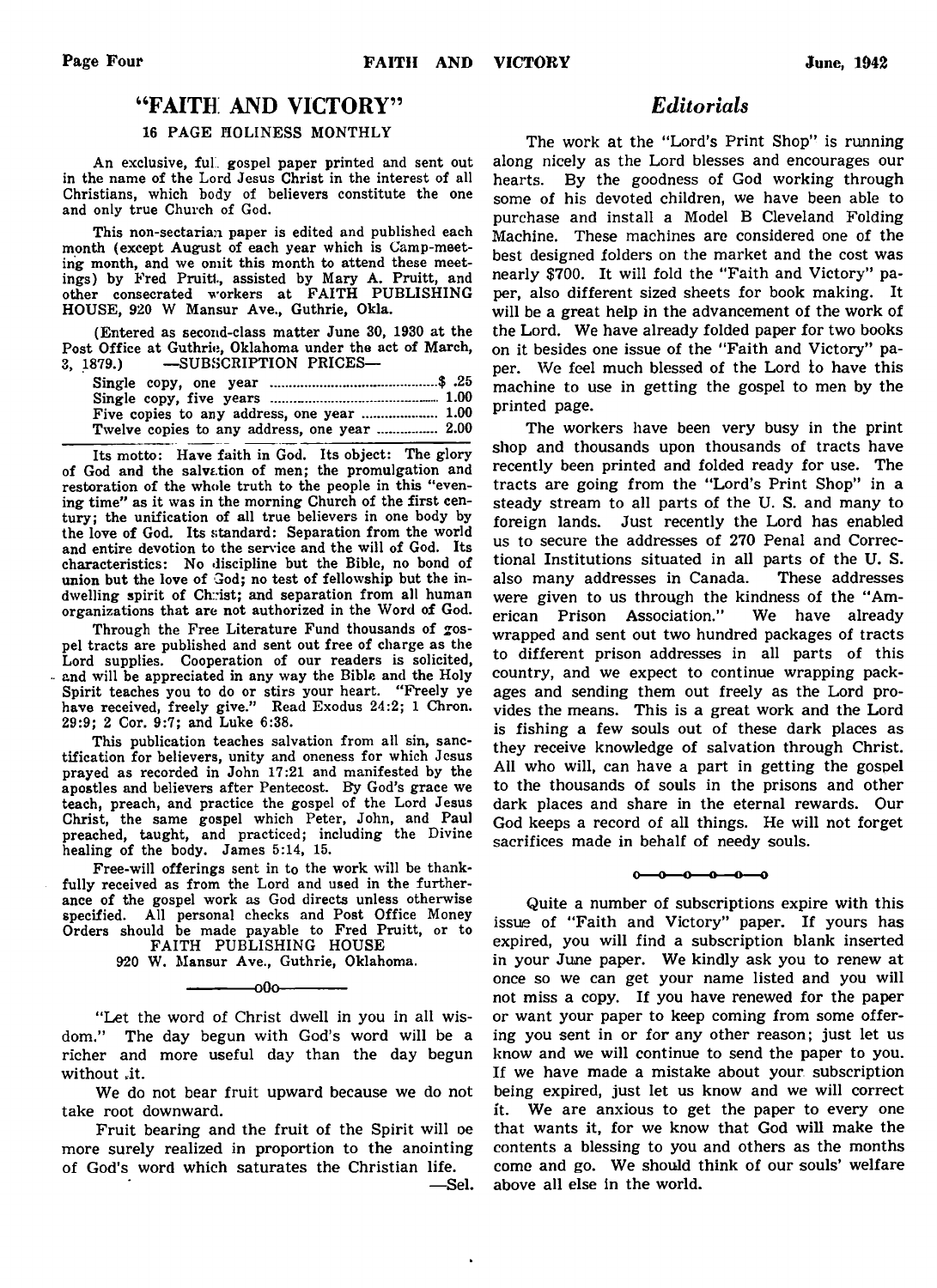In the beginning God made a beautiful garden and "Put man in the garden." Gen 2:15. He told him to till, dress, and keep it, but man made a failure of it and God drove the man and woman out of the garden. At the same time he gave them a promise that the seed of the woman would bruise the serpent's head (Gen 3:15).

When Christ came, who was the promised seed of the woman (man had nothing to do with his coming) the plan was changed and God began to "Put the garden in man" and to till, water, and keep it himself. He is our husbandman and we his tillage. Our hearts are his garden (1 Cor. 3:9). We furnish the willingness and yield to him, and he dresses, tills, and keeps the garden. He causes it to bring forth the luscious fruits of the Spirit, rejoicing in his garden and causing everything to prosper and become beautiful.

In Deuteronomy the eleventh chapter and tenth verse, we hear God telling the Israelites of the nature of Canaan land, which is typical of our sanctification or baptism of the Spirit. He tells them that it is not as the land of Egypt where they labored to keep it and watered it with the foot as a garden of herbs; but this land had valleys and hills and was watered of the rain of heaven. It was a land that God cared for. The eyes of the Lord God was always upon it from the beginning of the year even unto the end of the year. Really sanctified folks possess the "garden of the Lord" in their souls. This is a glorious restful and assuring thought.

In Isaiah 51:3 we read that God will comfort Zion, will make her wilderness like Eden and her desert like the Garden of the Lord; joy and gladness will be found therein, thanksgiving and the voice of melody. If we turn our hearts over to the Lord and let him make a garden there, the above condition will exist. Again in Isaiah 59th chapter, he tells us again what will be the existing condition of a heart yielded to him. Read it now, " And the Lord shall guide thee continually, and satisfy thy soul in drought, and make fat thy bones: and thou shalt be like a watered garden, and like a spring of water, whose waters fail not." Also read Jer. 31:10 and Ezekiel 36:33 and verses following.

 $0-0-0-0-0-0-0$ 

The heart of man is referred to in the Bible as a garden, a land and a field. Each one of us are letting our garden, land, or field out either to God or Satan to till, dress, and keep. Turn to Prov. 24:29 and read. You will find that God forbids one to render evil for evil, for vengeance belongs to God. If there is any repaying to do, leave it with God (Rom. 12:19) and you will be letting him tend your garden. If you do otherwise, you will have let Satan plant bad seed there and now the fruit. Read on and you will find what the field (heart) of a slothful man will be like. Because he was void of true understand-

ing, the enemy took advantage of him and his field (heart) was all grown over with thorns and nettles had covered the face thereof. The wall of salvation was broken down and all kinds of Satan's evil thoughts and seeds were planted 'there. That one, though he may have a high profession of religion, will thorn and nettle those who do not please him (or her) or those whom he may imagine evil against, and thus bear the fruits of the wicked one. The children of God should hearken diligently unto the word of God which reads, "Keep thine heart with all diligence, for out of it are the issues of life," or their souls will be poverty stricken and they be possessors of a crop of thorns and nettles. (Prov 24:31).

### $O = O(m-1) = O(-1) = O$

On May 16th, Bro. Darius Gibson, wife, and children, Sister Geneva Ray, and the writer made a trip to Honey Grove, Texas, near which place we held meeting Saturday night and Sunday. We found some precious souls there who really love the Lord, and have a heart to obey Him in all his word. The Lord blessed in the services in a very precious way, and the people that gathered in the meeting place were very attentive to the preaching of the gospel. Our souls were encouraged to know that some are hungering after God.

In the afternoon on Sunday we all went to the water where Pro. Gibson baptized six souls who had given themselves to the Lord. It was blessed to see them follow the Lord Jesus in water baptism, giving out a picture to others that they had died to the world and in symbol were buried with Christ in the watery grave, resurrected to walk in newness of life.

Peter, in speaking of the ark which God prepared by Noah wherein "eight souls were saved by water," said baptism was a like figure in saving us. He said it was not the putting away of the filth of the flesh, but the answer of a good conscience toward God. By the picture of water baptism, we give knowledge to all that we have repented and have received forgiveness of sins and have now forsaken the world to follow Christ and will walk in the new life. Paul says in 2 Cor. 5:17, "Therefore, if any man be in Christ Jesus, he is a new creature: old things are passed awav; behold all things are become new. Every soul that is really born of the spirit knows this to be true and they will only retain the spirit in the soul as they continue to walk in the new life.

### $n - 0 - 0 - 0 - 0$

In regard to the "Open Letter" that a brother in the east has printed and circulated, I wish to say that he sent me one. I have written him a post card telling him that I read it over and that the Lord blessed my soul after receiving it. I told him how the Lord gives us grace to love our enemies, and those who imagine evil of us, and that I have never been insulted nearly so bad as Jesus was, nor treated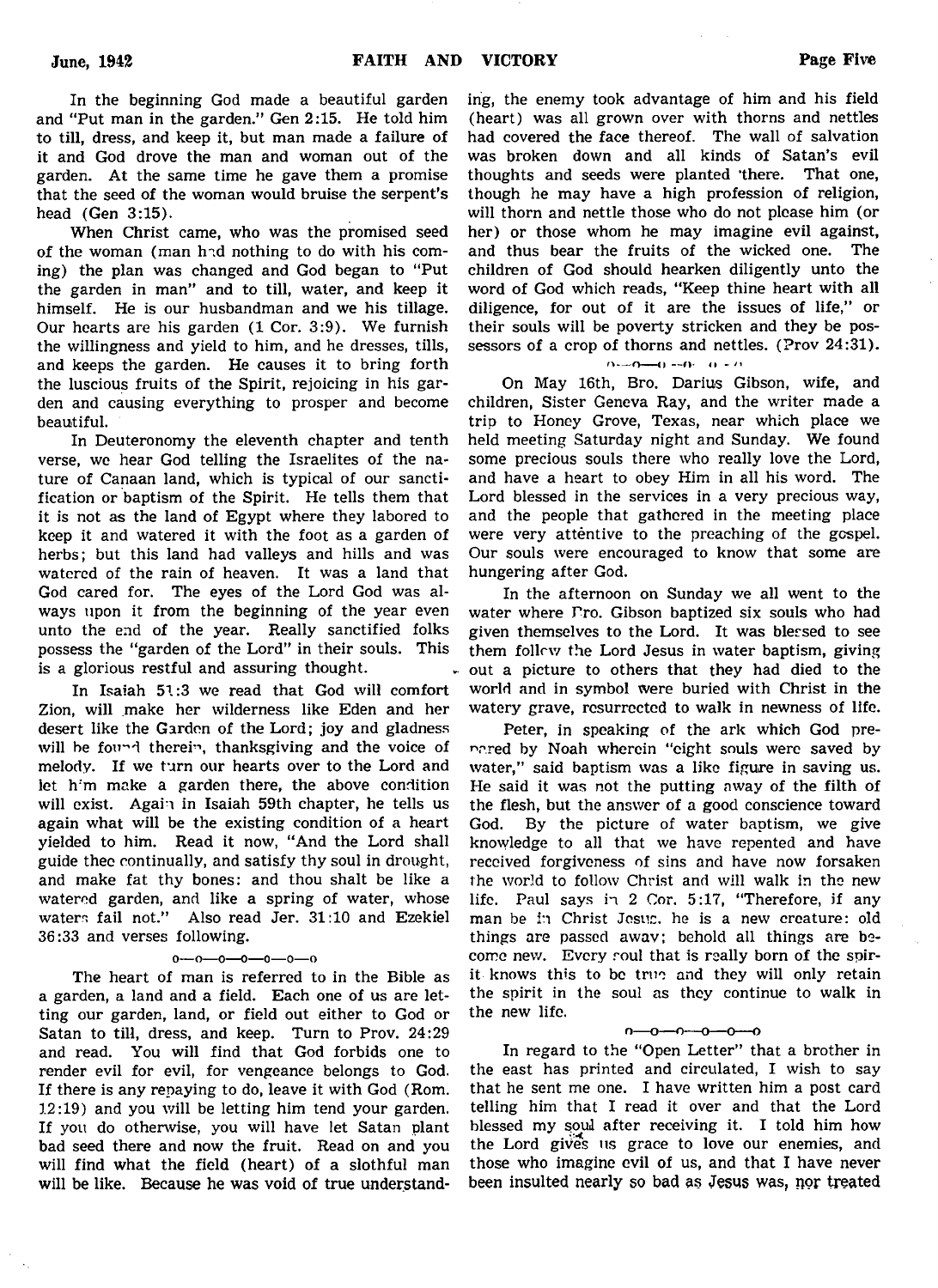half so evil; therefore I have much to be thankful for. I told him that I had a forgiving attitude toward him, and kindly asked him to read over again the third chapter of Colossians, for I felt that portions of it would do his soul good.

### $0 - 0 - 0 - 0 - 0 - 0$

The Sunday School lessons are on page 18, 19, and 20 of this paper. We are sending them only to those who have subscribed for rolls of papers for use in their Sunday School. If any other of our readers want the Sunday School or Bible Lessons, just send a post card request and tell us how many you want.

#### $0 - 0 - 00 - 0 - 0$

We have a few "Tract Box Holders" on hands to be used in hanging up in public places to keep tracts in for those who care to read. We can send these boxes to you for 60 cents each, post paid.

### $-$  oOo --*Obituaries*

Mrs. Martha Bingley, 94, of Litchfield, Mich., one of the oldest residents of this community, passed away early Tuesday morning, Apr. 28th at her home on Homerroad. She was born in Atlanta, Ga., the daughter of John and 'Matilda Edgar. She was united in marriage to Bud Bingley in 1865 and to this union ten children were born. Surviving are four. daughters, Lula Strong of Chillicothe, Ohio, Amanda' Willman of Leesburg, Fla., Della Bingham of Litchfield, Mich., and Fanny Miller of Tawas City, Mich.; two sons, Henery Bingley of Flint Mich, and Alexander Bingley in U. S. Army; 30 grandchildren, 32 great-grandchildren, and two great-greatgrandchildren. Funeral services were held Apr. 30th at Litchfield, Mich. Archie Denning, her grandson, of Jackson, Mich, officiating, assisted by Mrs. D. 0. Thompson, and John H. Strong of Chillicothe, Ohio.

Good-by, Mother, we have laid you down to rest. Our parting is painful, but our God knows best. You were loving and kind in all your ways, Upright and just to the end of your days, Sincere and true in your heart and mind— Beautiful memories you have left behind. Gone is your face and smile we loved so well, Gone is your voice we loved to hear. Too far away for sight or speech But not too far for thought to reach. Sweet to our memory, Mother, who once was here, And who, though absent is just as dear. Gone and forgotten by some you may be, But dear to our memory you shall ever be. While we bow in deepest sorrow, Our hearts with anguish torn, We hear the Savior's precious promise,

I will comfort those who mourn.

Now we thank God that Day will also follow the evening, and how joyous the Christian hope of a grand resurrection morning— the beginning of one cloud'ess, unending day. May we who are living be faithful unto death that we may also receive the crown of immortal life to spend eternity with all the ransomed gone before in those regions of light and life beyond.— Her children.  $0^{(n-1)(n-1)} = 0^{(n-1)(n-1)}$ 

Mr. Emanuel C. Myers, son of Sylvester and Eunice Myers was born in Grant City, Mo. Sept. 1, 1874 and passed away April 23, 1942 at La Grande, Ore. at the age of 67 years., 8 'months, and 23 days. He moved from Bentonville, Ark. to El Reno, Okla. 28 yrs. ago and made his home there for 20 yrs. He and his wife moved west to Union Ore. in 1935, where they have made their home the past seven years.

He was united in marriage to Miss O. K. Cox, Oct. 16, 1897. To this union were born nine children, eight girls and one son. His daughter, Mrs. Floyd McDaniel, preceded him in death. He was converted when only a boy, and later entered the ministry. Many were led to Christ under his preaching. He was faithful unto the end, often expressing his longing to be with Jesus. He never lost confidence in God and spoke only of heavenly things on his last bed of sickness. He was a devoted and faithful father, and taught his children from early childhood the way of Chiistian living. He left behind an example for us to follow.

He leaves to mourn his passing, his wife, Mrs. 0. K. Myers; a son, Chas. O. Myers of Honolulu, Hiawaii; and seven daughters, Mrs. Jack Jones and Chrystel Jackson of La Grande, Ore., Mrs. Chas. Campbell of Pueblo, Colo., Mrs. Willard Edvalson, Wallowa, Ore., Mrs. George Short, Desert Center, Calif., Mrs. Ruelon Horn, Alarneda, Calif., and Mrs. Jerd Atkison, Oklahoma City, Okla.; his father; two sisters; and one brother.

Funeral services were conducted by Bro. Harold Laughred, La Grande, Ore.

He composed the following poem before his death:

### LONGING

I long to be gone to my beautiful home Where angels are waiting for me, In those pure realms of light where sin never ccmes, My soul is ever longing to be.

Oh, I long to be gone. Why tarry I here With my body so broken and frail? Light gleaming from the Portals enraptures my soul. Oh, I long to weigh anchor; I long to set sail.

In that land free from pain on the far away plain, Where the trouble and labor of life time are o'er, There sickness and sorrow will never be Known, But rest there with Jesus— sweet rest evermore.

I soon shall pass from earthly vision To that land beyond the sun, Where the pilgrims have their country, And the work of life is done. - 0Oo -

# SECURITY

I built a castle in the air; It seemed so very neat to me, Until one day a monsoon came And blew my castle out to sea.

I built a bungalow on sand. Of charm and beauty fair to tell; Floods came, winds blew, Beat upon it, and it fell.

I built a house upon a Rock. Built it so to long endure; Let rains descend and tempests smite, I know my house will stand: secure. ...Sel..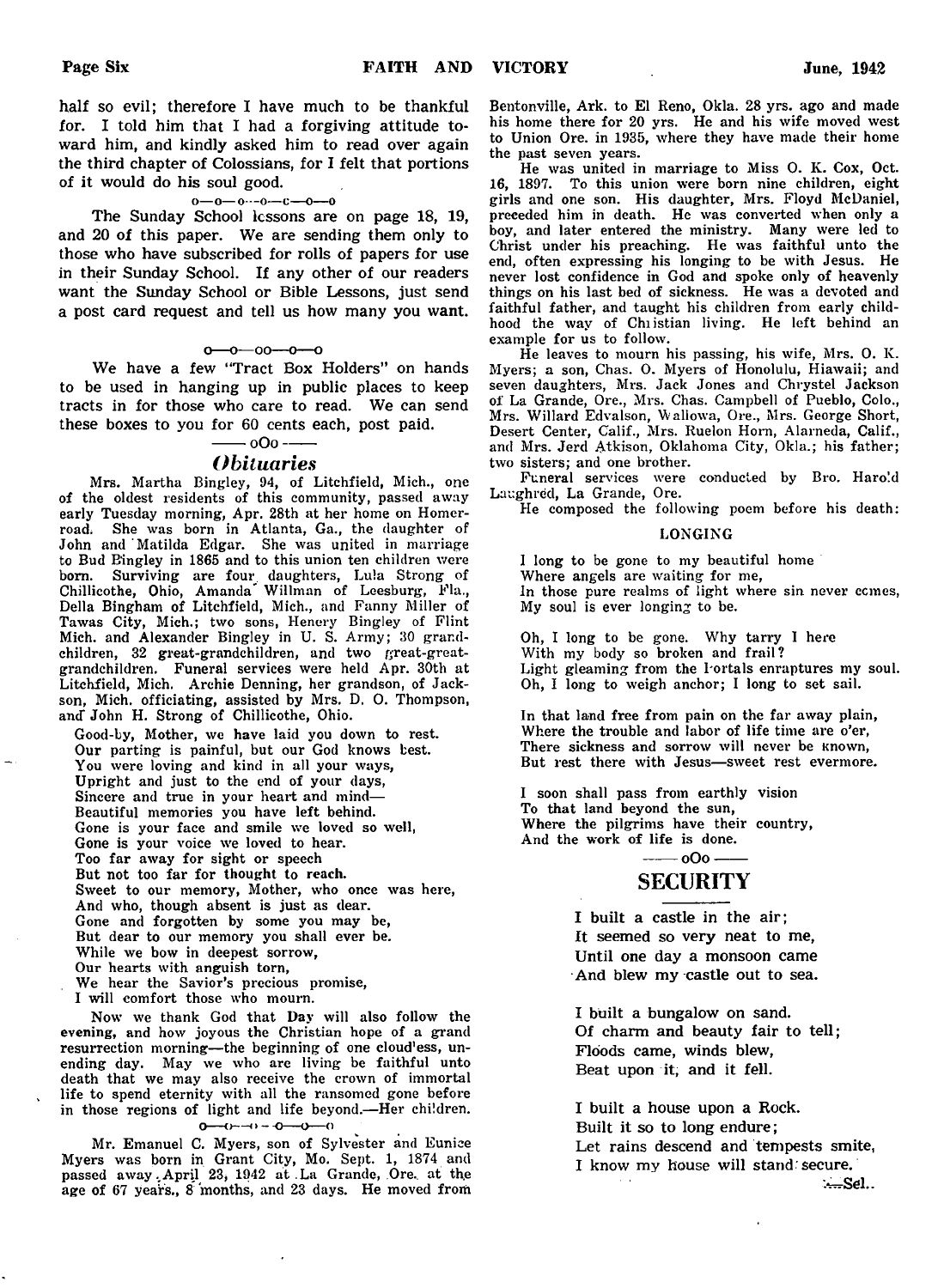# Campmeeting Notices

(The following is a complete list of campmeeting announcements so far received for publication. Those attending any campmeeting should take their sugar rationing books.)

The NATIONAL CAMPMEETING of the Church of God will be held July 17 to 20 on the camp ground at Monark Springs, Mo., which is five miles east of Neosho, Mo. Contrary to reports, all nationalities are welcomed to this meeting "regardless of race, color, or previous condition of servitude." However, activities of "fifth columnists" will not be sanctioned by the Lord and His people. If you desire spiritual or physical help, attend this meeting. God is "bringing again Zion" in this shaking time when those that cannot be shaken will remain.

Meals will be served at the dining hall on the freewill offering plan. Your contribution of fresh and canned fruits and vegetables, or foods of any kind, will be appreciated. Those coming will need to bring their sugar rationing books!

Tents may be rented for  $$3.00$ , and cots 50c each. Bring your bedding and straw ticks! Straw will be furnished. Notify Bro. Strech if you want a tent.

. Trains arrive at Neosho from the north and south on the Kansas City Southern, and from the east and west on the Frisco. Buses arrive from all directions from 5.to 8 times daily. If you are to arrive there at night, you should come by train as the bus station is not open all night. When you arrive, day or night, phone cab No. 32, as it has been arranged for camp ground service. If , you notify Bro. Strech in advance, he will have cab to meet you. The cab station is  $\frac{1}{2}$  block east of northeast .corner of square.

It is suggested that each person interested in the campmeeting send one dollar (\$1.00) to meet the expenses. Costs, as you know, are much higher this year. If all the saints would cooperate in this way, there would be no lack. Please send offerings either to the secretary or to Bro. Strech by July 10, and be at the meeting beginning July 17. For further information, write to Bro. John Strech, Box 281, Neosho, Mo.

— L. D. Pruitt, National Secretary

### $\mathbf{r} = \mathbf{r} \mathbf{r} \mathbf{r} \mathbf{r} \mathbf{r}$

THE CALIFORNIA STATE CAMPMEETING of the Church of God will be held at Pasadena beginning August 21st lasting over two Sundays. The beautiful camp ground is located near the chapel at the corner of Mentone and Washington Sts. A cordial invitation is given to all saints and lovers of the truth to attend. More particulars will be given later.

For information write to Bro. Earle E. Forbes, 4259 Perlita Ave., Los Angeles, Calif; or Bro. R. W. Morgan 1302 Lincoln Ave., Pasadena, Calif, of the campmeeting committee.

### $0 - 0 - 0 - 0 - 0 - 0 - 0$

The DOVER OKLAHOMA CAMPMEETING of the Church pf God will be-held August 28th to Sept. 6th, 1942. Be sure to bring your bedding. Dover is on U. S. hirhway 81 between Hennessey and -Kingfisher, also on Rock Island Railroad. The meeting will be held one mile north and two and one-half miles east of Dover. Any one desiring: to be met, notify Ulysses Phillips, Dover, Okla. in time. The meeting will be run on the free-will offering plan. We say again, bring your bedding. Come praying. For further information write  $U_{\alpha}$ , Phillips or Henry Caldwell both of Dover, Okla. \*

The GENERAL SOUTHERN CAMPMEETING of the Church of God will be held at Hammond, La. from June 26 to July 5, inclusive. We are expecting Spiritfilled ministers and saints to be present to help us in this old-fashioned campmeeting. Come and enjoy the blessings of the Lord with others and get help to soul or body. The meeting will be supported by free-will offerings. Sleeping quarters and straw furnished, but bring your own straw ticks and bedding if possible. Meals served on the grounds. If the Lord lays it on your heart to help in any way, send means or provisions to Bro. Max Williamson, or Ray Key Box 370, both of Hammond, L i. Also write to one of these brethren for further information.

Location: One mile southwest of the Illinois Central depot, and about five blocks west of the New Orleans highway, No. 190.

 $0 - 0 - 0 - 0 - 0 - 0 - 0$ 

The UNION CITY, INDIANA CAMPMEETING of the Church of God will be held from Aug. 14 to 24th on the corner of Carter and Union Sts. We are expecting Spirit-filled ministers to be present from different states to preach the truth with love, mercy, and judgment, also expect God to be present to save souls, sanctify believers, and to heal the sick and suffering. All are welcome. And we shall try to care for all who come. Those who want tents can rent them on the grounds. Those desiring tents can rent them on the grounds. tents should bring traw ticks and bedding.

Meals will be served at the Nottingham home, 360 North State Line St. The meeting will be supported by free-will offerings. For further information address Sis. Opal Williams, 117 North St. or Sis. John Nottingham 360 N. State Line St. both of Union City, Ind.

#### oo—oo—oo—oo—oo

The OREGON STATE CAMPMEETING will be held at the country home of Sister Emma Busch, near Scio, Oregon, from July 2 to 12. All are welcome to attend this meeting. We are expecting able ministers to be present to preach the whole truth, and souls be saved, believers sanctified and the sick healed. It will be run on the free-will offering plan and we invite every one who wants to attend an old-fashioned campmeeting to come and meet with us. We suggest that those who desire to, bring their sugar-rationing cards with them. Any one wanting to send means or provisions or desiring further information write to Emma Busch, Scio, Ore., R. 2, Box 175, or I. D. Stover, Jefferson, Ore. R. 1.

Those desiring tents should bring straw ticks and bed linens. Straw will be furnished. Those coming by train or bus come to Jefferson and all will be met that notify vs. Those coming by auto, come to Jefferson on highway 99, take highway to Stayton. Camp ground is two and one-half miles southwest from Stayton.

#### $0 - 0 - 0 - 0 - 0$

The OKLAHOMA STATE CAMPMEETING of the Church of God will be held at Guthrie, Okla. near the saints' chapel at sixth and West Warner Sts. beginning July 31st and ending Aug 9th.

The meeting is held in the interests of the Kingdom of God, and all are invited to attend and receive heln to soul and body. Able ministers will be present from different states to give out "Thus saith the Lord" to the edifying of the body and to the salvation of precious souls. Since this is a state Campmeeting, all are expected to help in the expense of the meeting as the Lord would direct in sending money or eatables. As usual, this meeting will be run on the free-will 'offering plan and meals will be served in the dining hall free of charge. •\*AB'\* will\* be-cared for as much-as possible. • Straw-will be furnished. Bring bedding.  $\cdot$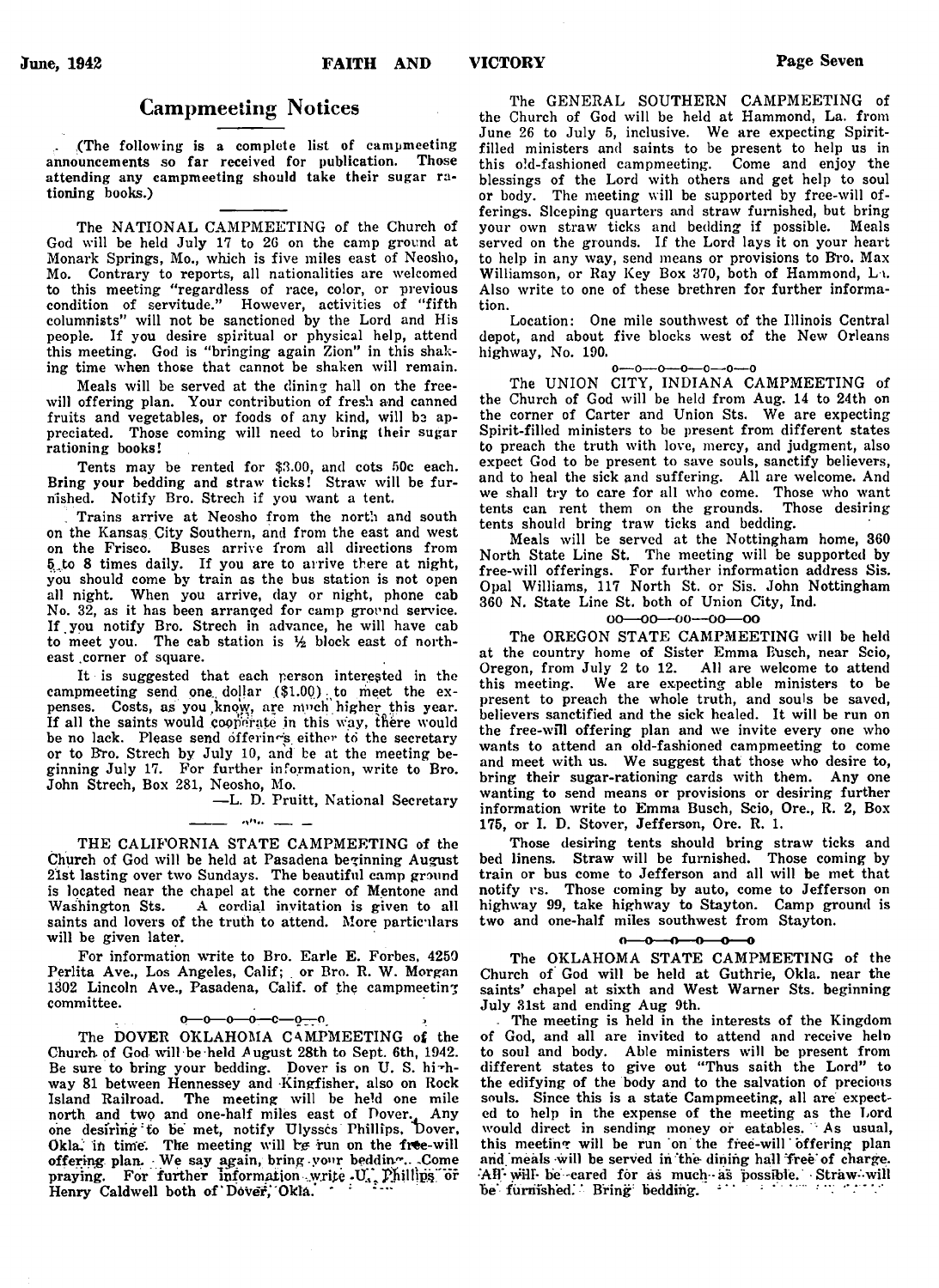We kindly ask those having any differences to settle such with the Lord and among themselves and not to cause any disturbances in the meeting, for God is the author of peace and not strife and confusion. We also ask those who are inclined to find fault and imagine evil to read the 12, 13, 14 and 15th verses of the third chapter of Colossians and begin to practise the same, and their great troubles will vanish away. Behold, how pleasant it is for brethren to dwell together in love and unity.

Send means or eatables for the meeting to the office here or bring it direct to the dining hall at 623 W. Mansur Ave., Guthrie, Okla.

We are unable to obtain sugar for campmeeting purposes, so we suggest that all who desire sugar on breakfast foods or other food, bring their own sugar or their sugar rationing books.

We are expecting the usual good meeting where souls will find God and afflicted bodies will be healed. We are living in the last days, God's preparation day, when he is making up his Jewels (Mai. 3:17), therefore he is shaking heaven and earth (Heb. 12:26) and many are being shaken out and others are coming in. The bride, the Lamb's wife (Rom. 7:4) is making herself ready for the coming of the Bridegroom. The battle is not our's but the Lord's. Come to this meeting and get your share of the bread of life which God will freely give to all hungry souls.

# $-00$ o $-$ GOD'S NATURE

God is a Spirit and they that worship him must worship him in spirit and in truth." John 4:24. "For we walk by faith, not by sight." 2 Cor. 5:7.

When Noah built the ark, God told him, "A window shall thou make to the ark, and in a cubit shall thou finish it above." Gen. 6:16. With the window in the top, they couldn't look around at their surroundings, but they could look up to God from whence came their help. Sometimes when we do look around at the troublesome times, we get our eyes off Jesus and begin to sink like Peter, who walked on the waves.

The ark is typical of safety; and today, the door of salvation is open. Christ says, "I stand at the door and knock, if any man hear my voice, and open the door, I will come in to him." Rev. 3:20. The door is yet open, but some day it will be, "The door is shut, I cannot rise and give thee." 'Today is the day of salvation. It is dangerous to put off one's salvation. We know not what a day may bring forth, for this is "life eternal that they might know thee, the only true God, and Jesus Christ whom thou hast sent."

#### $-$  oOo  $\cdot$

—Mrs. Chas. Reese

Winlock, Wash.— Dear saints, I am writing this letter to thank the dear saints for the many prayers they have prayed for us and I know that God has answered many times. At this time again I do feel the need of your prayers. I am not able to be at church with the few saints here because my Brother is sick so I do feel the need of the dear saints prayers, both for soul and body. I am not so well at this writing for my lung has been giving me trouble since I have been taking care of him

and some other trouble that I don't just understand so pray that the Lord will not permit me to get down with T. B. again. I know he is able to help. My brother is down with T. B. now so please pray for him that the Lord will help him to believe for his soul's salvation and also

pray for the Lord to heal his body.<br>Your sister in Christ, Miss Marie Whiteside Your sister in Christ,  $0 - 0 - 00 - 0$ 

Benson, La.— Dear Brother Pruitt: I feel like sending in my testimony once more to let you and the other saints know that I am still saved, and fully trusting the Lord for both soul and body. I thank God that I am able to trust Him all the way. He does so much for me. He heals me when I am sick. I mean to go all the way with Him.

Bro. C. C. Carver and family, also Sister Florcher from Shreveport, La., and another Sister from Relegen, La. were at my home on March 22. We had a glorious time in the Lord Bro. Carver laid hands on me and prayed for my hearing and I can hear much better. Praise God! I am asking all the dear saints to pray that the Lord will heal me so I can hear as good as ever, if it is His will.

Your brother in the one Body of Christ,

— Nick Frown.

 $0 - 0 - 0 - 0 - 0$ 

San Diego, Calif.— To the dear saints of God scattered abroad in the various parts of the universe: As we enjoy reading the many testimonies of the children of God, we have been impressed to add ours. It would be quite a task to write each one, yet it gives us pleasure to let you hear from us through the "Faith and Victory" which we both enjoy reading so much. We are still on the battle field for our Lord and Saviour and praising the good Lord for the saving of our souls in the wonderful experience of justification and for the grand experience of the cleansing process of sanctification. Amid the trials and tests of this life we praise him for the knowledge of his divine presence with us every day. We find it sweet to be in a position whereby we can be led by the Spirit of God. Oh, second work we find it a sweet life, that we can and we are enjoying the consolation of knowing that our Redeemer lives because he dwells with us, praise Him for his wonderful love shown toward us in this awful evil time. He has proven himself to be a precious Saviour unto us and a present he'p in every time of need, and more ?nd more we find that we need Him each day. Today it is our settled decision to be ever true to the Lord ?nd live so each day that he can depend upon us to hold up the life of a child of God; not so much by what words we may be able to speak, but by a life so filled with the love and power of God that it will demonstrate the life of our Saviour who left us an example that we should follow in his steps who did no sin, neither was guile found in his mouth. He is our Saviour, Sanctifier, Healer, and Keeper, and we earnestly ask your prayers that as the world looks on us they may behold the life of Christ in our daily walk. We would enjoy hearing personally from any who would desire to write us. Your brother and sister saved today and in defense of a pure clean gospel. 132 So. 29th St.

T. T. Holden and wife

# — oOo — PRAYER REQUEST

Sister Bessie Morris of Benton Harbor, Mich. has  $\mathcal{F}$  daughter, Bessie Cannon, who has a bad affliction on her body and desires the saints to earnestly pray that God will heal her.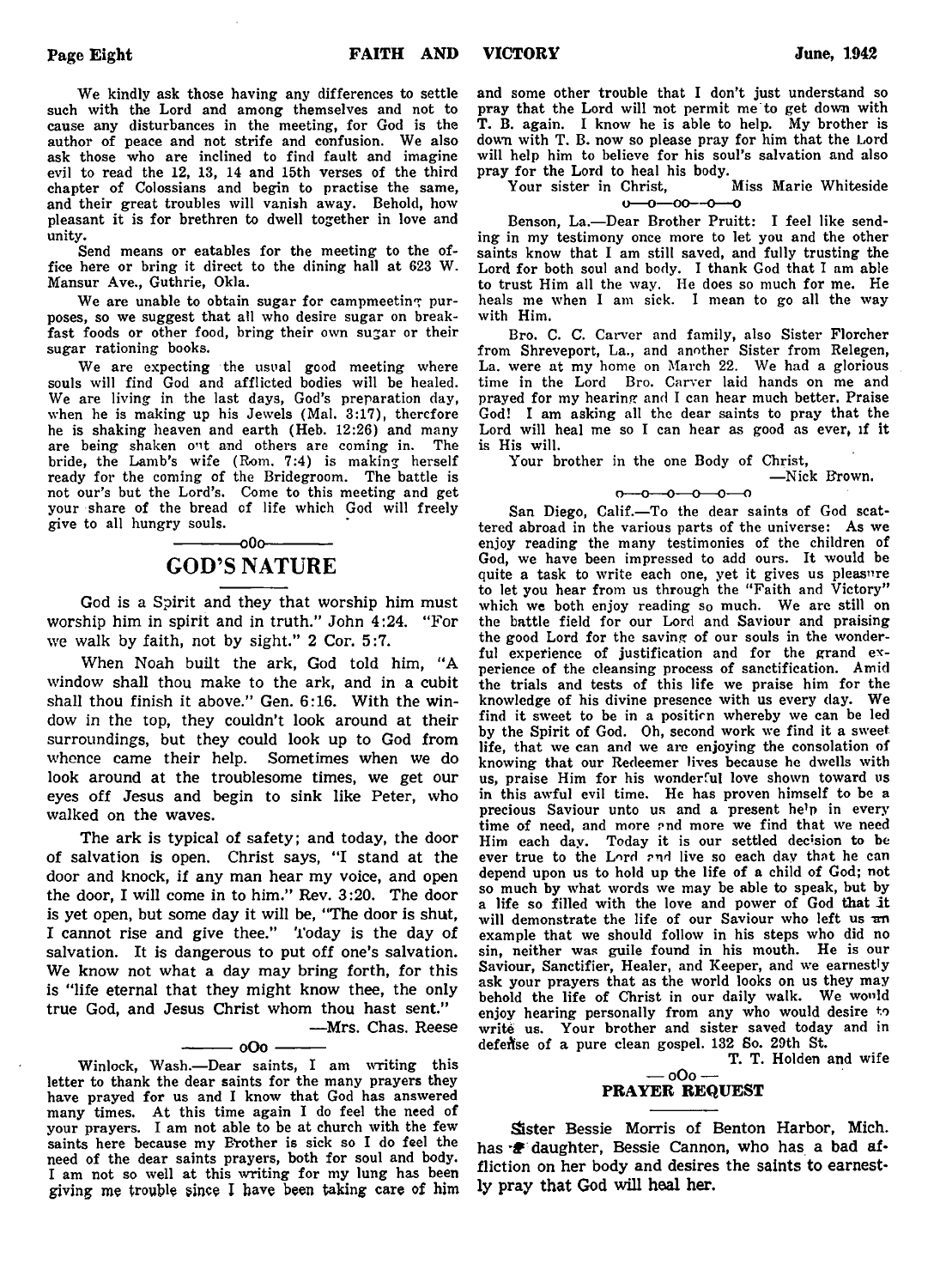

# « Young People's Section

# ON THE SEA

Come walk with me upon the sea, A modern stormy Galilee. Just step right out, though tossed about, Have faith in God, and do not doubt.

Such confidence without pretense Makes this a real experience While others drown, sink quickly down, Yea! right and left and close around.

Yea! through the storm, I see the form Of the One that tells me, Fear no harm, Now drawing nigh, and standing by, Saying, Fear not, for it is I.

There're souls to save from 'neath the waves Of sin, death, hell and the grave. Don't hesitate a moment late, For drowning victims cannot wait.

— G. W. McMillan.

# $-$  0O0  $-$ *Editorials*

The young saints enjoy the testimonies that are coming through the paper. Send in your testimony and it will encourage someone else. In the church, the body of Christ, we are members one of another, and Christ is the Head.

 $0 - 0 - 0 - 0 - 0 - 0$ 

God's people should guard against the "war hysteria'' that is sweeping the land. Much that one may hear and read is intended to stir up hatred against other nations. God is no respecter of persons or nations, and He will punish wrong-doing no matter in whom or where it is found. The ideals of Christian living are based on divine love— even love for our enemies. The fruit of love is far from war and fighting. Hate only creates more hate in return. We do not love the evil and wrong-doing of our enemies, but we love their God-given being or soul, the salvation of which will stop their wrong-doing.

### $0 - 0 - 0 - 0 - 0 - 0$

This country is called a Christian nation, but is it? Do people flock to the house of worship? Instead, they throng the theatres, the beer parlors, the dance halls, and the night clubs. They say, Lord, Lord, but do not do as He teaches. Greater light brings greater responsibility before God, and the fact that this greater light is rejected brings greater condemnation on this nation than on heathen nations that have no chance to know the way of salvation. God save America from sin, and then it will be saved from its greatest enemy.

### "THAT GOOD PART"

In Luke 10 is recorded the instance of Jesus' visit in the home of two sisters, Mary and Martha. Mary spent her time at Jesus' feet, listening to His teaching. Martha, on the other hand, was continually busy with the household tasks, even to the extent that she desired Mary's help. We read, "But Martha was cumbered about much serving, and came to him, and said, Lord, dost thou not care that my sister hath left me to serve alone? bid her therefore that she help me. And Jesus answered and said unto her, Martha, Martha, thou art careful and troubled about many things: But one thing is needful: and Mary hath chosen that good part, which shall not be taken away from her."

These some attitudes are manifest in professed children of God today. There are many "Martha's." They seemingly love the Lord and think to entertain and worship Him by the work of their hands. They say this must be done, and that must be done until their time is so completely occupied that they miss "that good part" of true worship— the period of kneeling and learning at Jesus' feet with the heart's door closed to all outside activities. Jesus has already told us that He seeks such to worship Him who will worship Him in spirit and truth. He, on this occasion, admonished Martha, saying, "Thou art careful and troubled about many things." All this external hustle and bustle tends to disturb that soul peace and rest, and trouble and perplexities arise. One brother has well said, "If we have so much business to attend that we don't have time to read, pray, and come to the services of God, we have more business than the Lord intended for us to have."

In this lesson Jesus does not teach us not to work, but our temporal work to supply food and raiment or even work directly in the Lord's service, should be secondary to that "one thing needful" or "that good part" of learning at Jesus' feet. In temporal affairs the Mary's may be called "slothful" and "careless" by the Martha's, but it is often vice versa in spiritual matters. Jesus said that the privilege that Mary had to sit in His presence shall never oe taken away from her. This was but the beginning of eternal happiness in the presence of the Lord.

For our soul's welfare, it would be better to let the weeds grow a little taller in the corn field or the house not so spic and span than to miss "that good part" that Mary enjoyed. This world and its affairs will soon pass away and be forgotten in that momentous day when we are ushered out into eternity to meet God. If we have not loved and enjoyed His presence while here, we will not enjoy it then.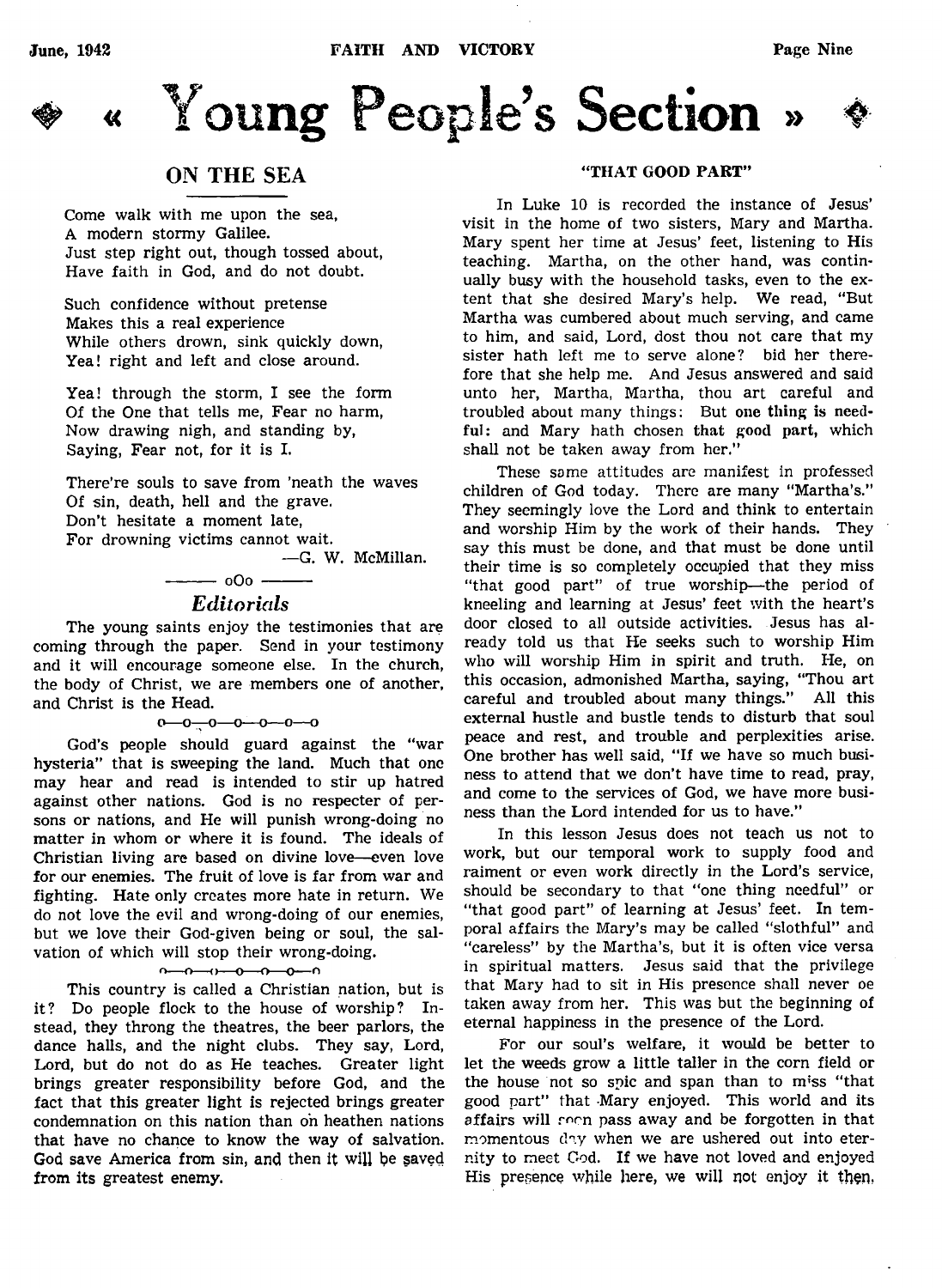There is no happier experience for mortal man than that sweet hour of prayer and communion with God. Of all the things that need to be done in this world, just "one thing is needful," and it will be well with your soul if you have "chosen that good part."<br> $-L$ , D. P.

#### $-$  000  $-$

Texico, N. M.-Dear saints and readers, Greetings in the name of the Lord, the One who died that we all might be saved. I am so thankful today he has saved and sanctified me. I am determined to go all the way with him. And how I wish more young people would give their hearts to him. May all the saints let their lights shine in this old sinful world. I wish all the saints would earnestly pray for my unsaved brother and father that they will give their hearts to Jesus before it is too late; for today is the day of Salvation. Pray for me, that I may let my light shine brighter for Jesus.

Yours in Jesus Christ, 0 0 0 0 0 0

# **CORRESPONDENCE**

Tulsa, Okla.— Dear Ones: Greetings in Jesus' dear name. I felt led to write my testimony. Truly I thank God for salvation more than ever before in life. I am glad for the blood of Jesus that was spilt on the cross for even me. In many earthly things I have been left out because of poor circumstances, even though I had<br>some talents. I began to think there wasn't anything I began to think there wasn't anything that I could do in life because I was so poor until I found our Wonderful Savior, praise his dear name. I am glad that I have found that he can use even me in his fold. I feel at home with the dear saints more than any place on earth. Truly, I am glad for the plan of salvation that delivered my soul from sin. I am much encouraged to live for God. I am striving more and more each day to do my part in winning souls to God by my life. I am glad to find a Saviour who understands us, one who knows the intents of our heart. Truly I am glad to serve a God like this— one who blesses the poor and the rich, the just and unjust. Truly, he is my rock and my shelter. I desire your prayers, dear saints, for my children, also my dear unsaved companion that he might give up the world and its follies and come to live for Jesus and that we spend the rest of our lives working for God. Your sister in Christ, Theresa Wright

#### o o o o o o

El Paso, Texas— Greetings to all the saints in Jesus' name. I am well in both soul and body, and determined to live for God, also to do his will in everything as he leads or shows me or gives an opportunity to do or say something that will advance the cause of Christ in any way possible. I find so many places where something really needs to be done, but I find it so hard to find a place where people will take God's Word. Apparently, they are anxious for all of his word, until they find out it just means a separation from sin and the devil and all of his ways. Then so many just can't turn loose the things that have them bound and tied down. I am glad that God saved me from sin and I am rejoicing in his love.

Can we not all as one body of Christ, just launch out in the faith of Jesus to the extent that the true light may shine in the hearts and souls of men and women now in this evening light? May God just help all to do their part. Pray for me that God will just keep me where he can use me to his glory. Also pray for wife, she is not so well-. Pray God to give her faith to be completely healed. Yours in Him, A. G. Duncan

Paterson, N. J.----Dear Bro. and Sister Pruitt, I feel that I should write and send in my testimony for the Faith and Victory paper. Perhaps it may be of help to some one. Some time ago, I wrote to you, dear Sister Some time ago, I wrote to you, dear Sister Montress, and other saints to pray for me, as I had a very bad inward goiter and needed help from God. I want to thank you all for your prayers. God has answered prayer. He has healed me of the goiter and I do praise him. I went to the doctor about a week ago and had a test for the goiter. It came out normal. The doctor couldn't understand it, for they said I would have to be operated on. I told him it was God that answered prayer.

I still need prayer for my heart. It is very weak. I am trusting God to heal that, too. Please remember me in your prayers that I may be healed of that.

I trust you are all in good health and that souls are being saved. I have two sisters, both of them are unsaved. Please pray for them to be saved. With much<br>love and prayers. Mrs. Ernest Vail. love and prayers,

#### o o o o o o

Rosewood, Ohio— Dear ones: Greetings in Jesus' dear name. I am writing to request prayer for my family and myself. I recently had a severe case of the flu. The Lord healed my body, but I am still weak.

I want to help bear the burdens of my dear brothers and sisters in the Lord. I would love to give all my time to the service of God. I get so many letters I cannot answer them all— some from every state. I feel that I am the least of God's saints, and realize we can do nothing of our own selves. All we have to do is stay pliable in the hands of God, for he is the Potter and we are the clay. " Know ye not that your body is the temple of the Holy Ghost?" Oh, praise his holy name! he will guide us into all truth.

1 received a telegram from a doctor's wife, recently, asking me to pray for her son who was in the hospital and very low with Sugar Diabetes. I took the telegram and went into the living room and laid it on my Bible and prayed. God healed him in answer to prayer. I received a letter from his dear mother asking me to pray for her and thanking me for healing her son— this was her way of expressing it. I answered her letter and told her to give God the glory for he was the one who healed her son.

Just last week I received a letter from Arkansas in which one said that you had sent her one of my booklets. Her mother had a cancer on the left side of her face. She asked me to anoint a cloth or handkerchief and send it to her to lay on her mother's face, so I anointed it, and prayed asking God to send his power with it. She applied it and soon after that her mother was in her room eating her breakfast. Her grandchild entered the room and found her grandmother sitting there holding the cancer in her hand. The daughter that wrote said she believes the eyeball came out with it and she asked me to pray that flesh would come back on her face. She said it left a big hole in her face. Will the saints please be agreed with me in behalf of that dear old mother? Where two agree as touching any thing it shall be done. Praise his holy name. You know about the man which the Bible mentions having a withered hand. All he had to do was stretch it out and it was made whole, Lk. 6:10.

# We are nearing the end of time.<br> $0 \rightarrow 0 \rightarrow 0 \rightarrow 0 \rightarrow 0$

Bogata, Texas-I have just lately heard the Lord's voice, "Follow me"; and "Come out of her my people" (Baptist sect). I am so thankful, words cannot express how thankful I am. He is so wonderful to me, I want to be his humble servant to the end.; Pray for me, -that I will go on to perfection. I have been justified and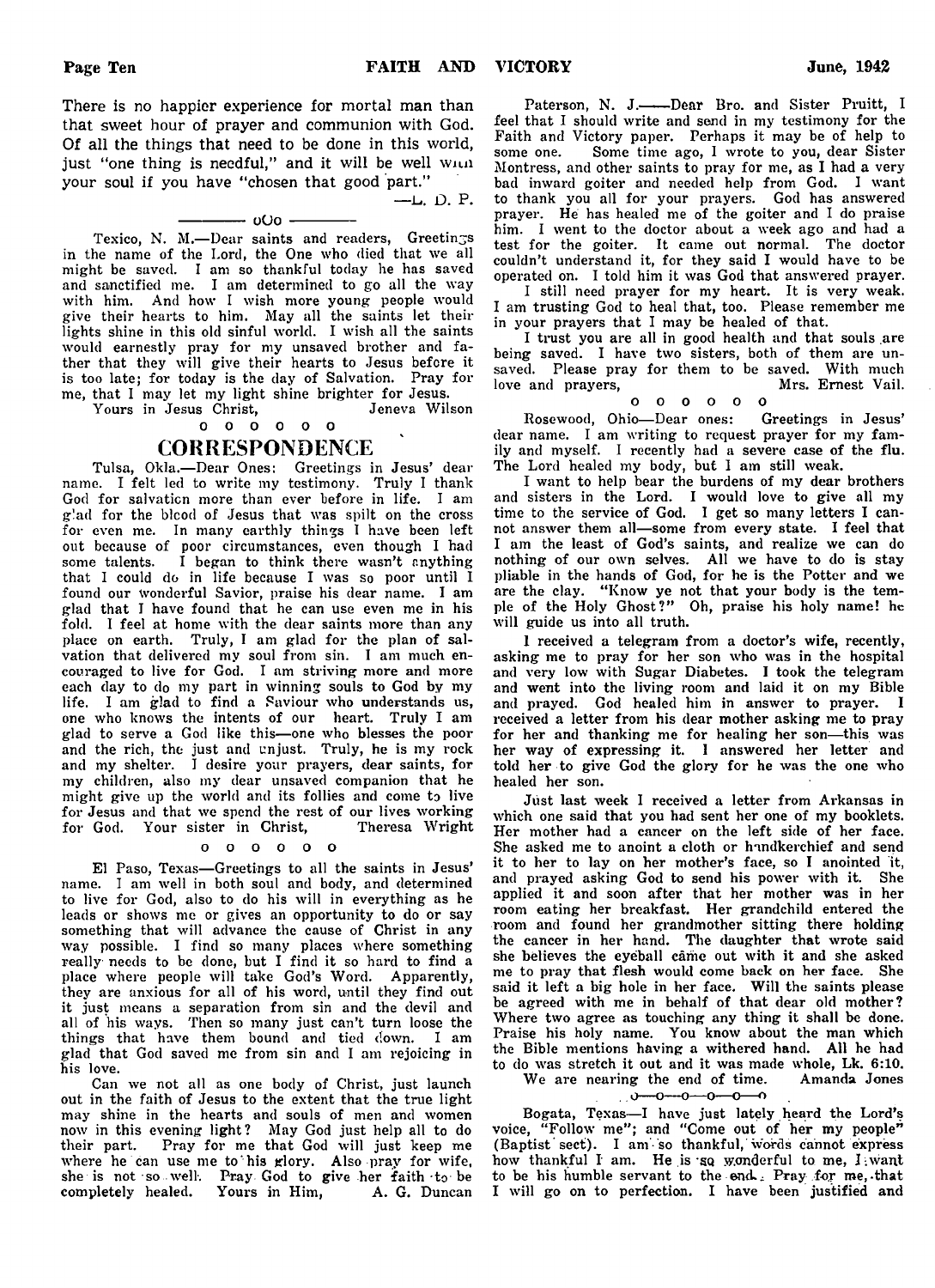healed by faith. I was delivered from darkness unto his marvelous light, and I praise his dear name for the same, Lut I have not yet received the Holy Ghost.

Love in Christ Jesus, Essie Moore.

Loranger, La.— Dear workers at the office and saints everywhere, Greetings of love in the precious name of Jesus. It has been a good whiie since I testified through the little paper, but I do thank the dear Lord that I can still say I am saved and encouraged to press the battle on for Jesus. It has been a number of years since I gave my heart to the Lord. As I look back over the past, I am made to thank the dear Lord more and more for his kind dealings with me. Truly, I can say He has been a real father unto me and I mean to be true to him till life on earth is ended. We know not what the years will bring, but one thing we are confident that God will be with us if to him we will be true. God is ever near his trusting children, although we don't see him, and sometimes we cannot feel him; but he is near, thank the Lord. And he knows our every heartache and pain. We may well say our troubles are his and he's waiting for us to cast them on him.

I do thank the Lord for his dear children. I love them more and more. The saints are the most precious people on the earth, and we do thank the Lord for each one, and for the love that flows from heart to heart. May the dear Lord in his tender love and mercy ever bless and keep every one faithful in this wicked age, is my prayer. Soon life will be ended and we can go to our long home that we have been working for, thank God.<br>I desire your prayers. Lottie Joiner.

I desire your prayers. o o o o o

Texico, N. M.— Dear saints and readers of the Faith and Victory, Greetings in Jesus' dear name. I feel this morning it would be pleasing to the dear Lord to send my testimony in for the paper. I am so thankful fer victory in my soul today. I love Jesus and want to do his will regardless. Oh, the dear Lord is so good to me and my family, and has heard and answered prayer many times in our behalf. It seems there is so little I can do for him, but I love to do the little things that I feel he is pleased with. He so wonderfully blesses my soul by so doing, and I want to do more and more for him. By his help, I expect to. Dear ones, I feel like our time is short. Let us all try to do more for our dear Saviour who did so much for us. I can truthfully say, I have left all the world to live for Jesus.

Your sister in Christ,

o o o o o

Bakersfield, Calif.— Dear Saints: I thank the Lord for still being saved and being encouraged to keep saved. I have no desire to go back on Gcd, but my desire is to do all I know to please God. I thank the Lord for how he saved me and how he keeps me saved each and every day of my life and how he put a wil ingness in my heart to ever live and be in this life what he would have me to be. I am real encouraged this evening to press my way through the many trials of life, realizing the prize is not given to the swift, neither the strong, but to those who endure to the end. We are living in perilous times, Lut I mean to go on for the Lord whatever it takes. Sometimes the tests and trials seem unbearable, but the Lord knows what is best and everything works together for the good to them that love the Lord. So I am one that desires all the saints to earnestly pray fer me that I will ever be found faithful doing the little things the Lord would have me to' do. I can't do very much, but I want to do that little to please the Lord. I want to thank the Lord for the saints here in this place, also for the young saints and for the young people's meeting

we have. I love to meet in young people's meeting and study and learn about the word of God. I am real interested in working and living for God. I am stirred as never before to live and be what God would have me to be. I want to be a bright light in this world. Pray much for me. Helen Gaines much for me.

 $0 - 0 - 0 - 0 - 0 - 0 - 0$ 

Giddings, Tex.— Dear Ones in Christ Jesus: 1 want to let you know your little paper "Faith and Victory" is always welcomed. Its contents is food to my hungry soul. Please send me one of your books of 1941, also one of the "Life Sketches of Mother Sarah Smith." I am enclosing one dollar. You may do as the Lord leads with the remainder. It is a very small donation, but is all I can help now. May God's richest blessings be upon all there, and may he lay it on the hearts of many to help keep the good work going on. I received the song book. Many thanks for it. Pray that I may be kept near the Lord at all times and to do his blessed will. And do remember all my family in your prayers. Some are on the broad road, which is very sad. Mrs. Tennie Stork,

o o o o o

Jefferson, Ore.-- I am praising God for salvation. I am saved and kept by the mighty power of God. I praise his holy name for the willingness and determination he gives me to follow him. My whole aim and desire is to live true to God at any cost. Oh it is so sweet to know my name is written in heaven.

We just held a week's meeting in Washington. There are just two families of saints there. They seem to be encouraged to press on to the end.

He that believeth and is baptized shall be saved, but he that believeth not shall be damned, and these signs shall follow them that believe; in my name shall they cast out devils; they shall s"eak with new tongues; they shall take up serpents; and if they drink any deadly thing, it shall not hurt them; they shall lay hands on the sick and they shall recover. Mark 16:16-18.

— Mrs. Lydia White  $0 - 0 = 0 - 0 - 0$ 

Pueblo, Colo.-Faith Publishing Co.: I received your tracts and the Faith and Victory paper, and want to thank ycu for them as they are just w'-at I have been wanting, for I have wanted to do something for Jesus my Savior who has done so much for me. There is a saying that I believe is very much the same as the work you are doing for the Lord, and that saying is that the pen is mightier than the sword. It has been proven in the tracts that I have read— especially the one where seven men went singing into heaven. That proves that the love of God is mightier than any sword.

I am writing to let you know I haven't the money j''st now to send for the paper and more tracts. I am a widow with four sons.

I am a member of the Seventh Day *A* dventist organization at present, but I am not satisfied. You kn<sup>-</sup>w the Bible tells us to try the spirits and see if they are of God, and I am almost convinced that the Adventist church is not the church that was purchased with the blood of Christ, for the Bible plainly tells us that the Church of God was purchased with the blood of Christ and the prayer that Jesus prayed was, "I will. Father, that they all be one even as we a"e one." And that is why the world is not being saved, because there are so many divisions. Jesus prayed, Keen through thine own name those whom thou hast given me . . . that the world may, know that thou hast sent me." I be'ieve the time has come for the prayer of Jesus to be answered.

I received the Holy Ghost baotism when I was just a girl, but there were so many churches I did not know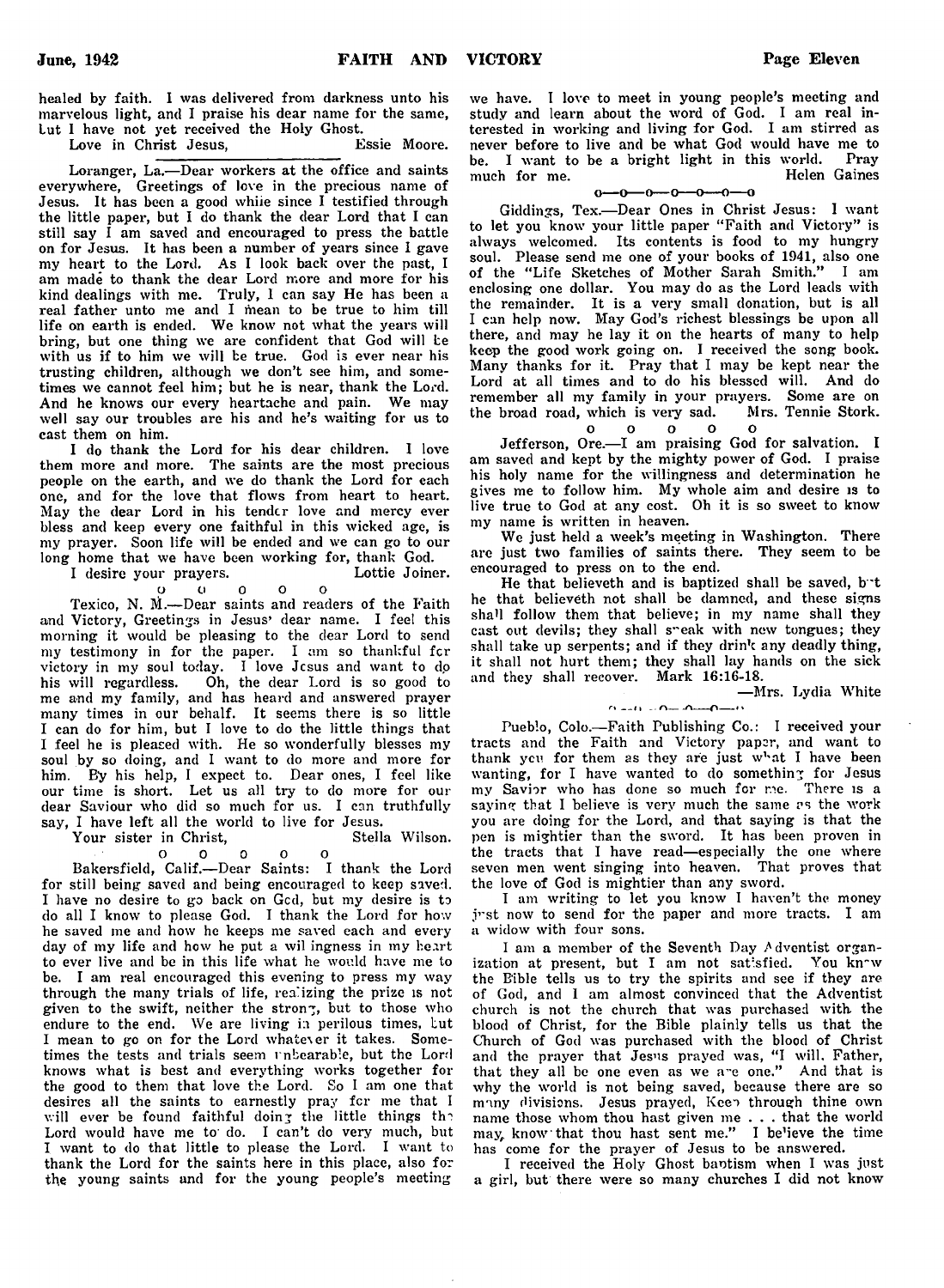which one to unite with, but I believe my prayer is answered. I have been praying that God would reveal unto me the right church. By prayer and studying and through the tracts I received through my daugter-in-law, "The Church that Christ Built," I believe I have found the right church and I thank and praise my Savior for<br>revealing this to me. In Christ, Mrs. Alice Tensly revealing this to me. In Christ,

#### 0 0 0 0 0 0

Marshall, Mich.—'Dear Bro. Pruitt, Greetings in the name of our Lord. I feel led this morning to send in my testimony for the paper. I praise God for what he is to me. He is so wonderful! My soul is burdened as I look out on this old cold world of sin on every hand, and think, God, what can I do? I am old and disabled and not qualified to do much financially or spiritually only as the opportunity comes for me to cry aloud and spare not, which I mean to do with the help of God. There seems to be so little being done in our part of the world and I know of able ministers working in different places, freezing to death spiritually and souls passing out by the thousands unprepared to meet God. It reminds me of the 33rd chapter of Ezekiel, from the 7th to 9th verses. May God stir up his ministers to get busy. God promises to supply their needs. How shall they hear without a preacher? How shall they preach except they be How shall they preach except they be sent? I see so many requests for help for soul and body. May God stir us up to get busy in these shaking times. Lack of prayer has put us where we are at this present time. God help me to do my little. There are so many things I would like to say, but space does not permit. I put the little article, " God Save America" which was in the little paper in hundreds of homes through our county paper. All that reads this, pray for us. We need your help. May God bless you all is our daily prayer. Wm L. Van Zandt

 $0 - 0 - 00 - 0 - 0$ 

Natchitoches, La.— Dear ones in Christ, Greetings in Jesus' precious name. Today finds me saved and sanctified by the blood of Jesus, praise His name. I have so many things to be thankful for.

In March two of my children took sick with the sore mouth. One evening they grew worse and I felt that I needed help. Two of the saints from Hennessey, Okla. were here so I intended to send for them, but the good Lord sent them without any notice. They prayed for them and anointed them with oil and the dear Lord healed both of them, praise His name for ever.

On April 4th I scalded my foot very badly, but I was in the meeting Sunday. We had a wonderful meeting. I suffered much pain, but prayed and waited on the Lord for healing, and now I am thanking the good Lord for a well foot. Bro. I ewis Williams and wife did much work here for the Lord. They kept busy night and day. The Lord used them to his glory.

Pray for my young children.

The Faith and Victory paper is a great help to me.<br>Yours in the one body, Carrie A. Washington Yours in the one body,  $0 - \frac{1}{2}$ 

Osyka, Miss.--Dear Bro. Pruitt, Greetings in Jesus' dear name. May the Lord ever bless you and the workers of the Lord's print shop in your work for him. We are thankful we can report victory over the devil. We are still enjoying the salvation of the Lord.

The power of the Lord is above all power we know. It doesn't matter what our needs are, He can supply them every one, praise his holy name. We have been trusting the Lord for both scul and body for almost four years, and He has supplied our needs. He has healed in our home many times, both our children and ourselves, praise His holy name. We would not think about changing the

four years we have lived for the Lord for any part or all of our life before we got saved.

We need the prayers of the saints that we ever know and do the will of the Lord. My wife needs the prayers of the saints that the Lord completely heal her. Almost everything she eats causes pains around her heart. She has spells at night with her heart. We don't know what it is, but we know the Lord can heal anything. Pray for us that we be encouraged to press on at all times. Your brother and sister in the Lord,

Clyde and Wilma Lea

#### $0 - 0 - 0 - 0 - 0 - 0$

Florida State Prison, Raiford, Fla.-Faith Publishing House: This will acknowledge receipt at the State Prison of a package of printed matter. We are grateful to you for this unusual kindness, and while we cannot express in words how thankful we feel, we want you to know that you have helped us in our Lord's work at Raiford. Thanking you for your Christian charity and with best wishes for the Lord's blessing, I am,<br>Faithfully yours in Christ, L. A. Shepherd.

Faithfully yours in Christ,

#### $00 - 00 - 00 - 00 - 00$

State Prison, San Quentin, Calif.— Dear Sir: I had the pleasure of reading one of your publications some time ago, and found it very interesting indeed. Since that time, I have wondered whether to write you or not. But I feel sure that you can help me, altho if you do not care to commit yourself, perhaps the readers of your paper would.

The question before me is: How would the outside world feel toward a fellow whose only wish is to go into the church and study for the ministry; but he will have the stigma of the prison on him?

I am twenty-seven years of age, was born and reared in Missouri. In 1940 I came to California, and as many young men often do, made the cocktail lounges my home. After awhile my money was gone, and I began to write worthless checks. I was caught and sentenced to ten months in the Los Angeles county jail for forgery. Two months later I was charged with escaping from the custody of an officer, and very promptly sent to San Quentin Prison. I have been here fourteen months and am due out in November of this year. I am asking to be released so I may attend a theological seminary, instead of a regular job. I doubt if they will grant this request though.

At the present time I am an instructor in the prison school system. It is not so large as you would find on the outside, but we have nearly one thousand men attending daily classes, other study through correspondence. I get books from the state library and read as much as possible on doctrines, and theology in general. This is all I can do until I am released.

Any advice you or your readers can give me will be greatly appreciated. Thanking you in advance, and hoping to hear from you soon I remain,

*Very* truly yours, Jack Carmichael.

 $0 - 0 - 0 - 0$ Ð

Washington, D. C.— Dear Brother and Sister Pruitt: Greetings in Jesus' name. I am so glad that I met you. I always felt that the Lord had some true people in this world that live up to what they teach. I have been reading the paper for some time and it surely has been a help to me. A friend had it sent to us and it surely has been a God-sent blessing. The teachings in it is just what my heart has been craving. My heart says, amen, to the word of God.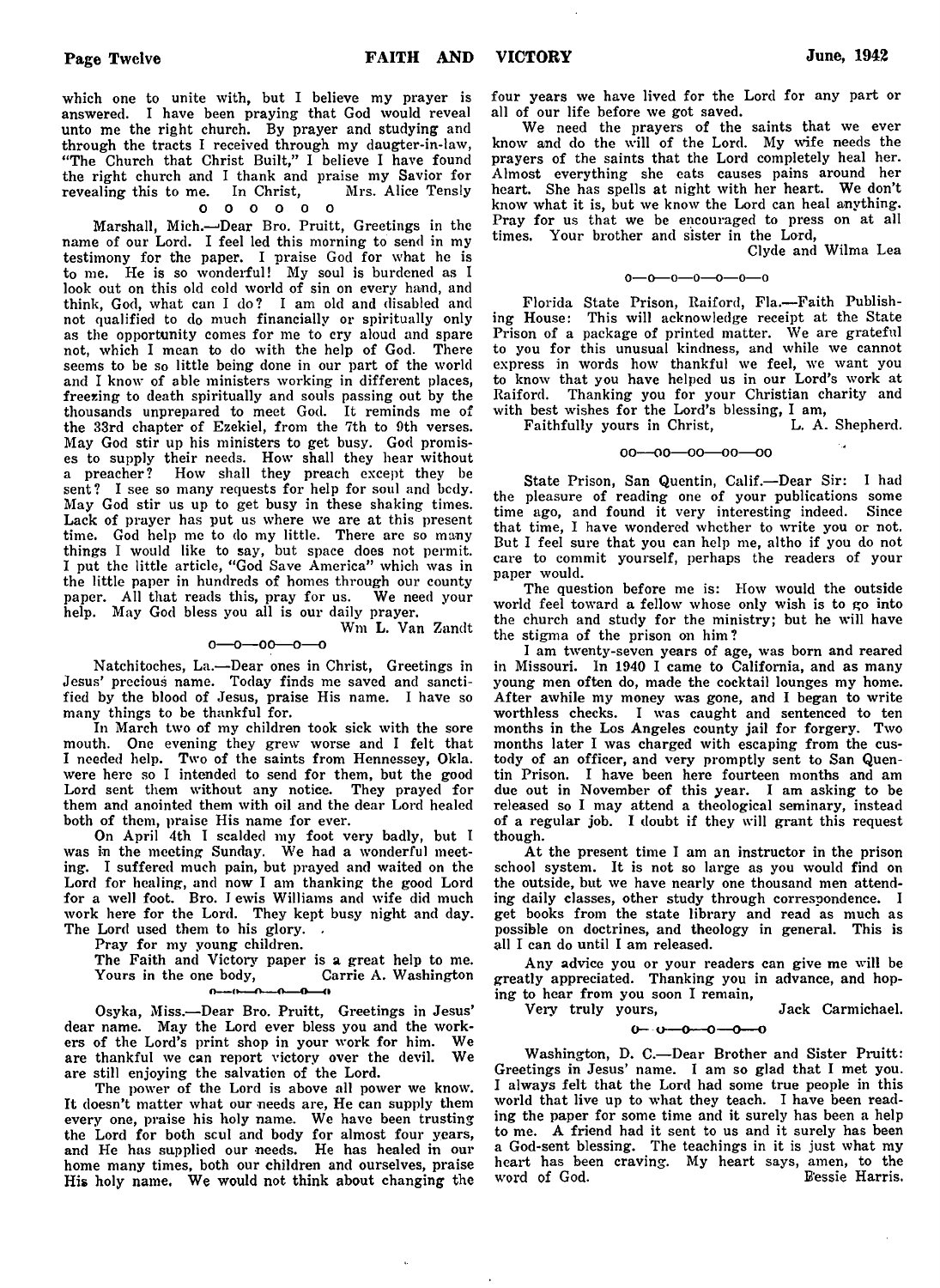# HEAVENLY CALLING

In these fearful, restless times, when men's hearts are failing all over God's creation, it is sad indeed to note how few of the peoples of earth will seek the mercies and favor of God, which is the only hope that is offered to mankind— the great and eternal God, the one who made all things and who gives to all things life, the one who gives each person a living soul and provides the breath of life for each one that per chance we will choose the way of truth and eternal life which he offers free to all. While peoples and nations turn from him and his holy commandments, are taken captive by Satan and the powers of evil and deception, and are bringing on themselves swift destruction, yet God in his mercy offers peace and rest; not only in this life, but through eternity. God has proclaimed and sent out a universal call. In Isa. 55:1, we hear the words, "Ho, every one that thirsteth, COME ye to the waters, and he that hath no money; come ye, buy and eat; yea, come, buy wine and milk without money, and without price." God is no respecter of persons. Men and women of all nations, races, colors, in any condition of life may come and take the waters of life freely. The thief on the cross called on Jesus in his dying hour and found salvation. No man or woman has ever called on God with a whole heart that God did not answer.

In Matt. 11:28, Jesus while here on earth proclaimed the eternal call, "COME unto me, all ye that labour and are heavy laden, and I will give you rest. Take my yoke [not some other yoke] upon you and learn of me; [why?] for I am meek and lowly in heart: and ye shall find rest unto your souls." This same Jesus who opened a way that we may be saved and who made the above call, after he had suffered, bled, and died that he might give life to all who would come unto him, is now sitting at the right hand of the Father interceeding that we may come; yea, all who will can find rest to their souls. Any soul who will hear and heed this call and come unto him with a whole heart, immediately has God and all the great white throne back of him through the pleading of his Son, that they may break the chains and fetters that bind them and through the power of Jesus' blood be set free, delivered, redeemed, and made partakers of the heavenly calling.

Millions have found this heavenly way by obeying the call. Bro. Charles Wesley expressed it in his inspired hymn, "Arise, my soul, arise, Shake off thy guilty fear [There was nothing to be afraid of.] The bleeding sacrifice in my behalf appears; Before the throne my security stands, My name is written bv his hands." When we through obeying God's Word get in touch with the eternal things, then earthly things begin to melt away. How glorious it is to all who will heed the call, for when we come to him with a whole heart he will in no wise cast out. And

as the writer of the above hymn exclaimed in another verse, "His Spirit answers [or witnesses] to the blood, And tells me I am bom of God." It never fails; it never did fail; it never will. When men and women will heed the call, "COME," and will obey God, he will never fail to witness to that soul that they are born again. It could not be otherwise, because he says that if any one will sup with him, he will sup with them, and he will give living water which shall be in one a well of water flowing up unto eternal life and whosoever takes of this water shall never thirst.

When we meet the conditions of the call, "COME" the Spirit of God takes up his abode within us, and we no longer live unto ourselves, but the life that we now live, we live by the power of the Son of God. It is a new life, a different life, a higher life, one of peace and rest in him, knowing that in him all is well. It is eternal life, and our souls are connected with the throne of God. We are born, not of the flesh, nor the will of man, but by the power of his blood, and are in the family of God, part of which is on earth and part in heaven. Yet all heaven is back of us. Why? Because we heard and obeyed the call.

Again in Rev. 22:17, we find this glorious invitation: "And the Spirit and the bride say, Come. And let him that heareth say, Come. And let him that is athirst come. And whosoever will let him take the water of life freely." All glory and praise to God, this reaches even to me; yea, to each of us. The Spirit, which is the Holy Ghost, that God sent into the world to reprove men of sin and righteousness and judgment to come, that Spirit reproves often. In the revelry of sinful things, the Spirit speaks in warning; in the stillness of night, the still small voice calls. The Spirit says, Come. The bride says, Come. The bride, which is the church of God, including all the redeemed of heaven and earth, every one of them say, Come. Even the new-born babes in Christ say, Come. How often we see souls just as soon as they are born from above, begin to plead with their loved ones. Oh, come. There is great rejoicing around the throne of God over every lost soul who will heed the call to come. If we fail to heed and follow the high calling that heaven offers each one of us, we simply choose to be lost. "Have you heard the invitation? Oh, how wonderful the grace. Heaven offers full redemption, And a crown of perfect peace."

Prov. 8:1-4, we hear what the Spirit of wisdom demands of men. "Doth not wisdom cry? and undestanding put forth her voice? She standeth in the top of the high places, by the way in the places of the paths; She crieth at the gates, at the entry of the city, at the coming in at the doors, Unto you, O men, I call; and my voice is to the sons of man." If we would only take notice, how true we would see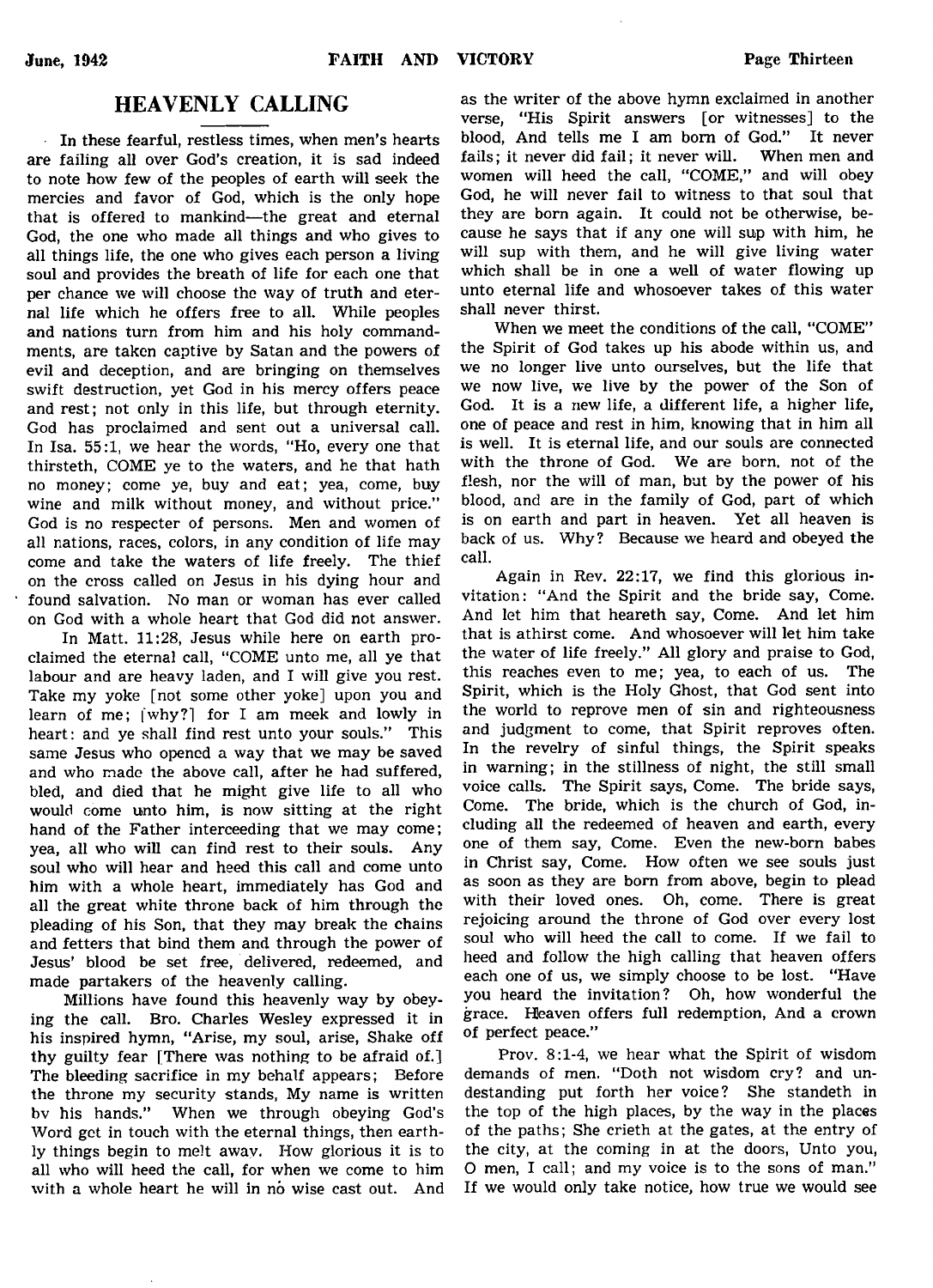this scripture fulfilled every day. We work with and among men who know not God and who seem only to think of sinful things, yet often we hear remarks that prove the voice of God (or wisdom) is calling; such as, "I know I should do better," etc. It warns in all places, in the temple of kings and nobles and in all high places— calling, still calling to the sons of man. King Agrippa heard it in Paul's day and exclaimed, "Almost thou persuadest me to be a Christian." The thief on the cross heard it and cried, "Lord, remember me." The king turned away the call, the thief heeded and plead for mercy.

Amid all the wickedness that is in the world, and the human suffering and woe, still the still small voice cries, Come. Mercy still pleads, heaven offers peace and a crown of life, yet the gods of this world, greed and lust are blinding the eyes of the millions of people until, oh, so few will seek the only way of escape that is offered to mankind. Heaven offers to all a crown, hell and earth are moved to cast us down. Truly, the most perilous times are upon us, and the powers of darkness is stronger arrayed than ever before, and it means for each child of God to see to it that we have on the whole armor of God, as that is the only way anyone will be able to stand.

—Sam Wilson.

-000-**SIN** 

Sin is an evil that has made its mark and has caused its influence to be felt by the entire human race. There is not a man or woman, not a boy or a girl but has in some way come under the influence of sin. The scripture has concluded all under sin. Sin prevails everywhere we go, and is causing heartaches, misery, woe, sadness, and disappointments, all down the avenue of life. Many that are bound by its fetters have given up hope of being made free, and they seem to think that the entire world is living in sin. They do not know that there has been a plan perfected whereby men can be made free. I find some people who do not clearly understand what sin is. They say we sin by eating, we sin by drinking, and some have gone so far to say every breath we draw is sin.

But what is sin? This is a question that should interest every candid minded person. I know of no better source of information on this subject than the Word of God.

What is sin? The Word of God says, "Whosoever committeth sin transgresseth also the law, for sin is the transgression of the law." 1 Jno. 3:4. "Therefore to him that knoweth to do good, and doeth it not, to him it is sin." James 4:17. We see by the foregoing texts what the Bible calls sin. When we transgress God's law and knowingly do wrong or walk contrary to the Word we are sinners. "All unrighteousness is sin." 1 John 5:17a.

Who have sinned? Well, we shall let the scriptures answer this question also, as they are proven authority.

In Romans 3:23 we read, "For all have sinned, and come short of the glory of God." And again in Gal. 3:23 we find, "But the scripture hath concluded all under sin, that the promise by faith of Jesus Christ might be given to them that believe." All have sinned—all are under sin, guilt and condemnation—therefore God demands, or hath commanded that all men repent and seek after the Lord while he may be found and call upon him while he is near; for the longer one lives in sin, the farther they are separated from God. Oh that men could see the horribleness, and the wretchedness of sin, and seek for deliverance while help is near. There are two great Spirits in the world, and every individual is influenced by one or the other of the Spirits or beings. One is the Spirit of God, and the other is the spirit of the Devil. One cannot follow both at the same time. Ye cannot serve God and mammon.

This brings us to confront another question, which is: Of what spirit are those who sin? The holy writ will give us a clear answer to this question. "He that committeth sin is of the devil; for the devil sinneth from the beginning, For this purpose was the Son of God manifest, that he might destroy the works of the devil." 1 Jno. 3:8.

Wc see then that sinners work the works of the devil. Jesus said to the unbelieving Jews, "Ye are of your father the devil, and the lusts of your father ye will do, he was a murderer from the beginning, and abode not in the truth, because there is no truth in him. When he speaketh a lie, he speaketh of his own: for he is a liar and the father of it." Jno. 8:44.

Those who live in sin do the lusts of their father. They accomplish the works of the devil, fulfil the desires and lusts of the flesh.

Can those who sin enter heaven? We have beentaught that Heaven is a holy place, into which the least degree of sin can have no admittance. We still want the Word of God to give us light on this subject. Can those who cling to sin enter Heaven?

"Then said Jesus unto them, I go my way, and ye shall seek me, and shall die in your sins. Whither I go ye cannot come." John 8:21. We read also in Gal 5:19-21, "Now the works of the flesh are manifest which are these; Adultery, fornication, uncleanness, lasciviousness, idolatry, witchcraft, hatred, variance, emulatiors, wrath, strife, seditions, heresies, envyings, murders, drunkenness, revellings, and such like: of the which I tell you before as I have also told you in time past, that they which do such things shall not inherit the kingdom of God." Here we find a catalog of the outstanding sins of the time. While space would not permit the naming of every one in detail, the apostle concludes by saying, "and such like," An act that is of the nature of the above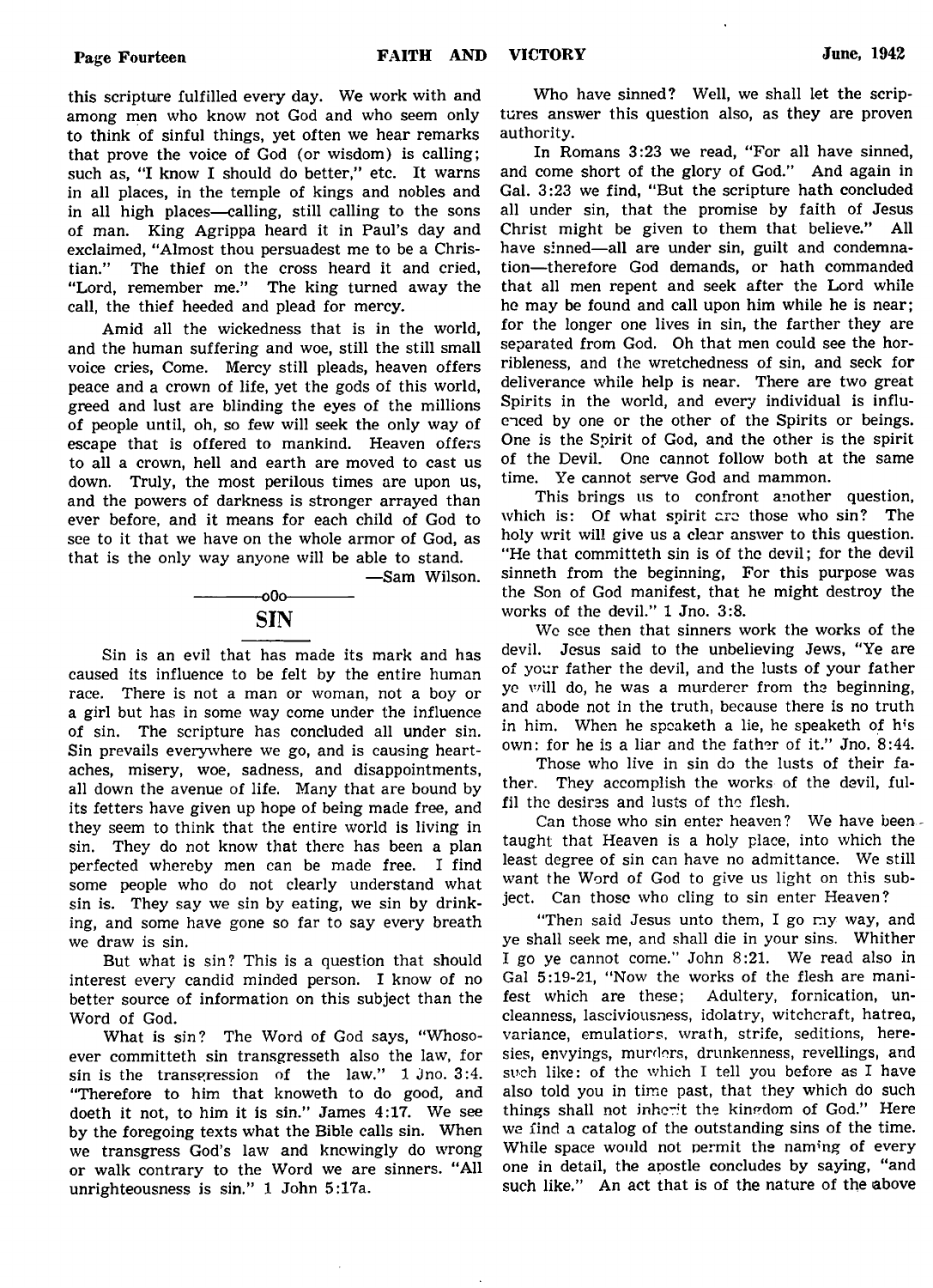named sins and prompted by the lust of the flesh is sin or the works of the devil, and they who practise the same cannot enter heaven.

What must I do then? says one. How can I escape? I have made resolutions; I have tried to quit this habit and that habit, and don't seem to be getting anywhere. How can I deliver myself?

There is a way of deliverance, but it is not found in the individual. Can one deliver himself? No; not by his own power or wisdom or strength. "Can the Ethiopian change his skin, or the leopard his spots? then may ye also do good that are accustomed to do evil." Jer. 13:23.

, Through what source or power then may one fipd deliverance? "For they themselves shew of us what manner of entering in we had unto you, and how ye turned to God from idols, to serve the living and true God and to wait for his Son from heaven whom he raised from the dead, even Jesus, which delivered us from the wrath to come." 1 Thes. 1: 9. 10a. "Giving thanks unto the Father which hath made us meat to be partakers of the inheritance of the saints in light: who hath delivered us from the power of darkness, and hath translated us into the kingdom of his dear Son." Col. 1:12, 13.

"And they sung a new song, saying, Thou art worthy to take the book, and open the seals thereof: for thou wast slain, and hast redeemed us to God by thy blood, out of every kindred, and tongue and people." Rev. 5:9.

So we see it is by the divine power of God that one may be delivered from sin through the great sacrifice of his Son Jesus, who gave his life on Calvary. There the fountain was opened for sin and for uncleanness. "Ye must be born again." "Whosoever is born of God doth not commit sin, for his seed remaineth in him and he cannot sin because he is born of God." 1 John 3:9. "The wages of sin is death, but the gift of God is eternal life." -Ulysses Phillips

# $-$  oOo  $-$

# A Message to Mothers

This is a loving message to mothers concerning their duty to their innocent children. Much is being written about the undressed condition of women, but very little is said about the innocent children. I have seen and preached against (but to no avail) the awful crime mothers are committing against their innocent children, not only by their example in dress, but more especially in neglecting to watch over them before they come to the mature knowledge of life. Little girls are sent out into the world naked from their little socks almost to their waist, covered only with a scanty under garment (?) and a make' belief skirt, thus exposing their half-clad innocent body to the lust of the white slave traffic shark. They know nothing of modesty. Who is to blame? Can it be possible to produce a generation of modest women from these immodest, undressed children? It cannot be done. Mothers, for the sake of your innocent child, wake up. You take too much for granted; you think your little ones are all right when out playing with other little girls and boys. "Oh, their innocence will take them through" (you think). Don't deceive yourself. I wish I could tell you all I know about it.

I will tell you a few things that I hope will open the eyes of care-less mothers.

When I was an innocent little boy at home, girls came to my home to play with brother and me; The girls were from 6 to 8 years old and I was 5. We would go out in the woods and play, keeping house which we built of sticks, and our beds of moss. Right here one little girl only 6 years old taught me things that I did not understand, which aroused my curiosity to know more of life. If it had not been for the good example of my dear sainted mother, I might have been a ruined boy. As it was in later years I had a dislike in my heart for fast girls. The down-fall of almost all girls can be traced to the evil seed sown in their hearts in childhood.

I was acquainted with one of the prettiest girls that ever walked the streets of Muskegon, Mich. From the time she was a little child she was permitted to go at will unnrotected. The result was, in her early teens she fell. She had disgraced her home, and her parents drove her from home. After a time she became homesick and wanted to live a pure life. She went home and begged to stay, only to be driven away again to live an immoral life the rest of her days, condemned by the people. No doubt, she will curse her mother throughout eternity. Who was to blame? I could tell you of many instances similar to this. While unsaved myself I can remember giving good advice to young girls of my acquaintance, such as I would want others to give my sisters. If it were not for the sake of others who need good advice I would be glad to forget my past experiences.

If right examples were set before the' young, we would have a better world. I have some men in my mind of whom I wish to speak who had acquired the drink habit at home. One of them while drunk killed his two-year old son—kicked his brains out, and of course, was condemned to die. Another, my neighbor, when a boy was given a slice of bread and butter and a glass of beer and sent to work till breakfast. He died a drunkard. Who was responsible? Mother. Another young man killed his wife whom he loved, and knew nothing of it till he sobered up and found himself under arrest and condemned to die for murder. This same judge was formerly a sport with this young man and was guilty of tempting him with the accursed cup. With his last breath the young man accused the judge of the murder, saying that he would stand accused before the great Judge of all, Was he right? Certainly so, Like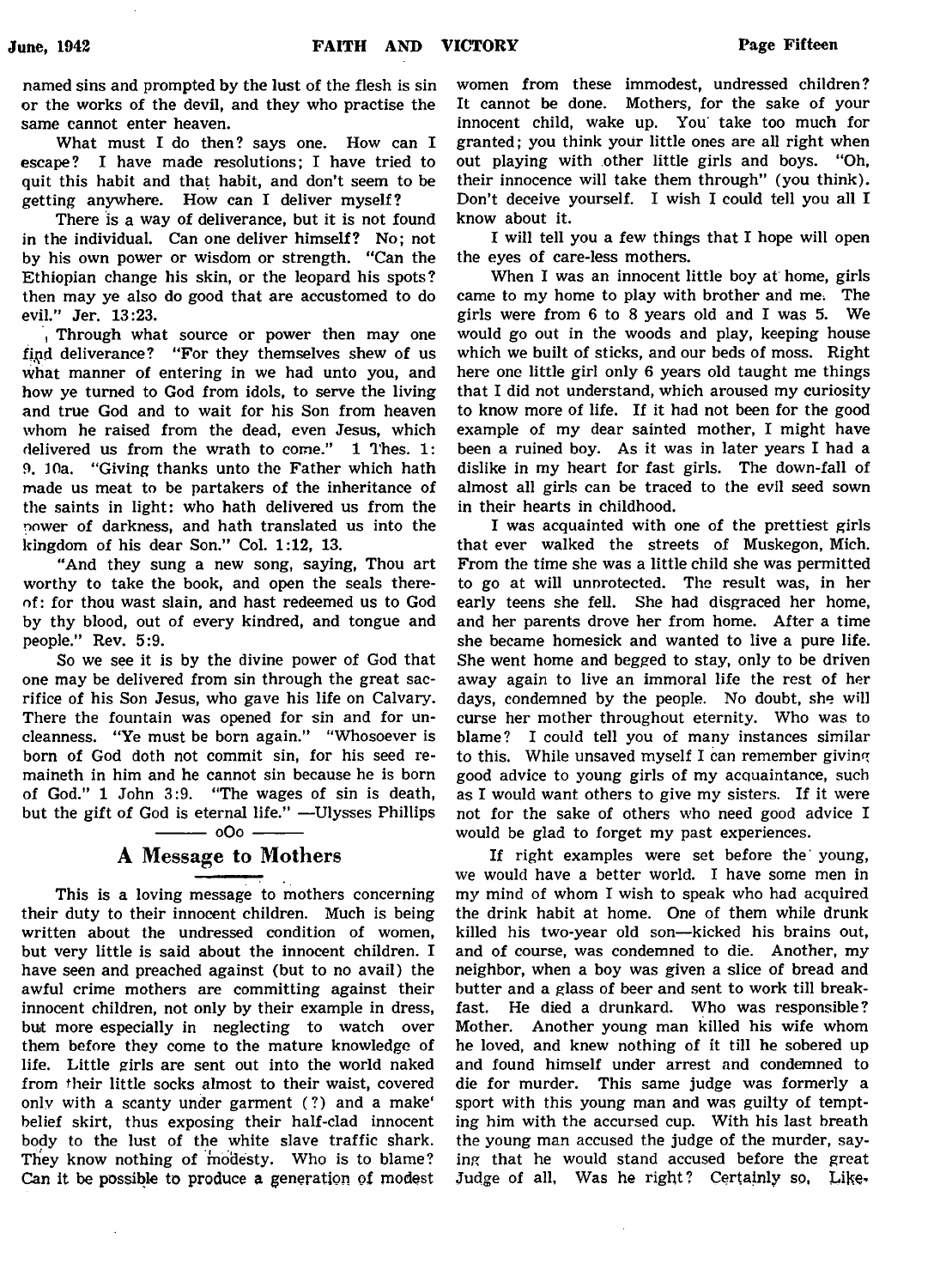wise you mothers that are guilty of gross neglect, for not properly clothing, teaching, and protecting your little ones, if they fall because of your neglect, you are just as guilty as the tempter that condemned the murderer to die.

I am not saying all mothers are guilty on these lines, but many are guilty on the undressed condition today. The seed of immodesty is planted in the heart of innocent little girls almost from their infancy, which often results in premature marriages or illegitimate children. Then these unhappy girls are looked down on by the same mothers who are partly or wholly responsible for their down-fall. Often the result of such unhappy marriages is divorce and remarrying out of divine order. Then those who have been so deceived into unscriptural marriages are also looked down upon by some who are just as guilty before God on other lines. I heard one preacher say from the pulpit, "We should not be kind to or show any degree of respect to those in double marriage." Did Jesus give that message? There is only one sin against the Holy Ghost. "The measure of our light is the measure of our responsibility." We are authorized by the word to preach against and keep all out of double marriages ,but nowhere are we taught to be unkind to those who are so entangled.

Fathers, take your share of this great responsibility. You and mothers are life partners. Stand together in life's problems. I pray God to carry this message to the hearts of every father and mother.

— G. E. Harmon

# -------------0O0 -------------- AN EDITOR'S CONFESSION

Ever since the Lord saved me over twenty-five years ago, I have had a deep desire to always be like Christ and to please him in everything; and I know to be like Him and to please him we must keep his sayings and obey his teachings. If one carefully obeys the word it will utterly destroy the selfish life and the "big I" nature. The more we follow on to please the Lord, the more we find that his ways are far different from our ways. Jesus says, and I, if I be lifted up from the earth will draw all men unto me." John 12:32.

We should be dead to these earthly houses that Christ may be lifted up so men can see Him and be drawn unto him. To injure, slur, slander, or lie on our fellow man would only be the fruits of the "old man," the carnal nature, and would draw no one to Christ.

Since there is so much wickerness and evil working false prophets in the world of late years, our desire to be more like Christ has increased that men may be drawn to him, and our soul's desire is to say nothing that would injure our fellow man in any way.

Jesus says, in Matt. 10:16, "Behold, I send you forth as sheep in the midst of wolves: be ye therefore wise as serpents and harmless as doves." This is the scripture that convicts me and I realize that I have not been as harmless as a dove toward all of my fellow creatures, for a dove would not retaliate or injure in the least its assailant, no matter if the treatment was brutal or unfair.

In my position, I do an immense quantity of writing, and correspond with a multitude of souls. It is impossible for me to remember to whom and what all I have written, so I take this method of asking you to forgive me of anything I have written, said, or done that would offend or injure you in the least. If I have injured ony one by word or deed, if you will tell me about it, what it is and how I can rectify the wrong I will gladly do so.

Jesus says in Matt. 5:44, "But I say unto you love your enemies, bless them that curse you, do good to them that hate you, and pray for them which despitefully use you, and persecute you, that ye may be the children of your Father which is in heaven." By the grace and help of God I am doing this and shall conttinue to obey His teachings as He gives knowledge and understanding.

Brothers and sisters, we need your prayers, for Jesus says again in Matt. 7:15, "Beware of false prophets, which come to you in sheep's clothing, but inwardly they are ravening wolves. Ye shall know them by their fruits. Do men gather grapes of thorns, or figs of thistles " According to this statement of Christ's, our worst enemies will be those that make a profession of holiness. They will be very lamb-like around you just as long as they can use you for selfish advantage, but if you get in their way they will be ready to thorn and nettle you. So we earnestly ask you to pray for us that we be wise as a serpent and as harmless as a dove.

In Psalms 15th chapter and third verse, we read that we are not to take up a reproach against our neighbor. Our neighbor would be any man or woman, saved or unsaved, and if we do such a thing we cannot dwell in his holy hill or abide in his tabernacle. Read the whole. chapter and let us practise the truth contained therein. In Titus 3:2, we read, "To speak evil of no man, to be no brawlers, but gentle, showing all meekness unto all men." Dear children of God, we beseech you to look to Jesus for grace and wisdom to abide, in these truths, being wise as a serpent and harmless as a dove, endeavoring to keep the unity of the Spiritt in the bond of peace, and walk worthy of the vocation wherewith ye are called, with all lowliness and meekness, with longsuffering, forbearing one another, in love. Eph.  $4:1, 2, 3.$  — Fred Pruitt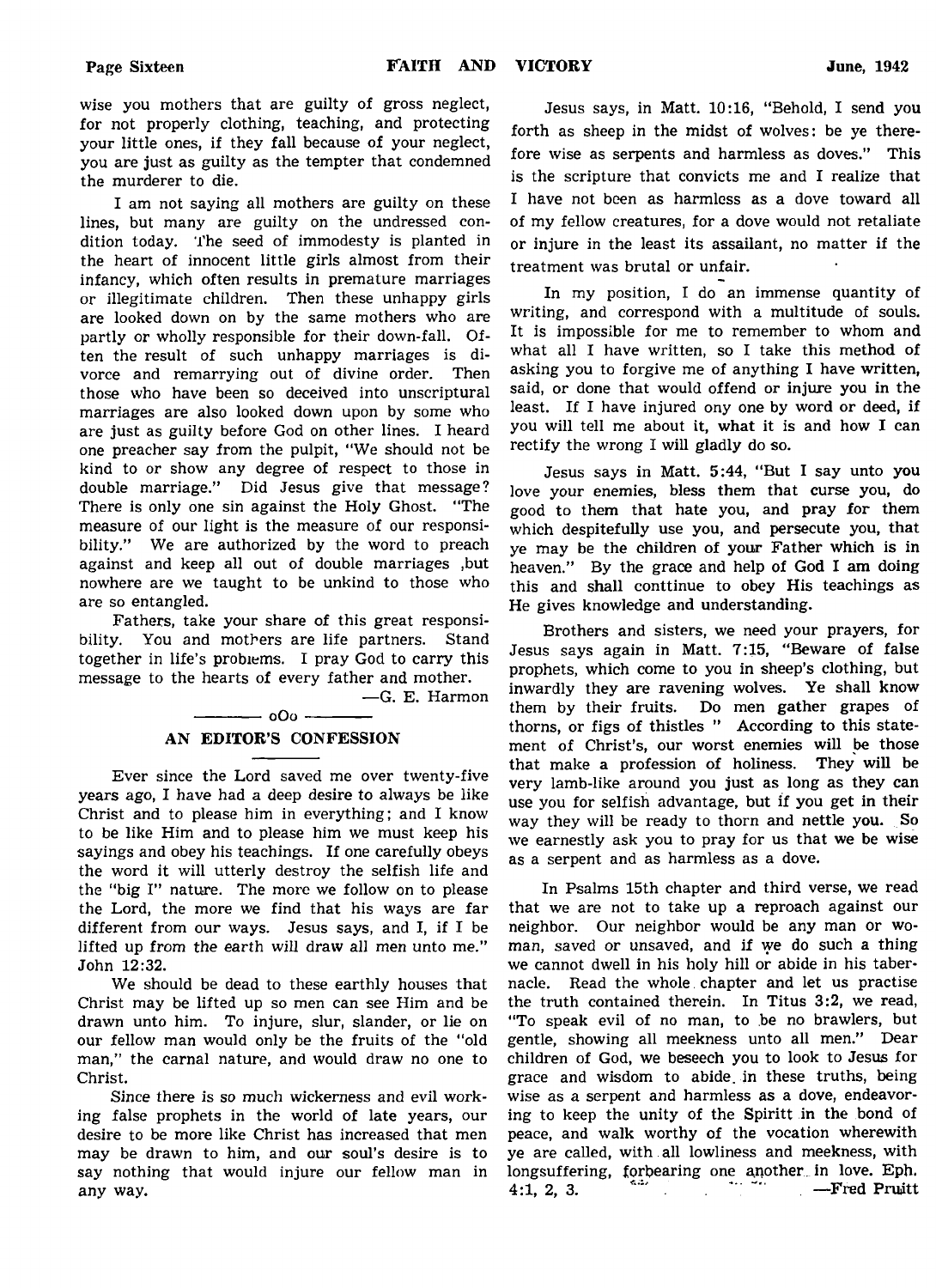# RISEN WITH CHRIST

"If ye then be risen with Christ, seek those things which are above." Col. 2:1. "How can two walk together except they be agreed?" Amos 3:3. If anyone walks with God, he must be God-like. Godlike is to be holy. No one can have fellowship with God if he is not holy; for He says, "Be ye holy, for I am holy." For one'to be holy he must walk with God. He says, "This is the way, walk ye in it." If the Christian walks with God he will walk by the standard that Goa has given, praise the Lora. See Leviticus 20:7. When one is risen with Christ, he then is in Christ or Christ-like. He then has put on Christ by being born again— born of God by a spiritual birth. He now is a new man, for a new life has come in. It is a risen life in Christ. Now His affections are wholly set on things above and he daily seeks after the things of God, the things that are divinely pure and holy. His life is hid with Christ in God and it is the Christ-like life that is being lived.

The Christian life that he is now living is a spiritual life, and the Christ that he is risen with is seated on the right hand of God; so that the Christian's affections are on things above and not on earthly things. The Christian's life is now hid with Jesus Christ. The old worldly life of sin is not seen any more.- It has been destroyed by the new risen life of Christ Jesus. He says, "Beloved, now are we the sons of God." How did we become the sons of God? Only by a spiritual birth, born of God. Then we are risen with Christ in God. He continues, "And it doth not yet appear what we shall be, but we know that when he shall appear, we shall be like him for we shall see him as he is. And every man that hath this hope in him purifieth himself, even as he is pure." The children of God are pure and holy if they are in Christ Jesus who is the way. All who are saved are risen with him by a spiritual birth. It is then we are made new creatures in Christ and hid away with Christ and walking together so that when Christ shall appear then we shall appear with him in glory, because we have walked with him, hand in hand in this short life.

This is the Christ-like life lived out by his saved children so that they become the light of the world united together, builded together into one body, striving together, all of one mind, the mind of Christ. All are in one way, the way of life. All have one name, the saints of God, living a pure clean life, a sanctified, holy life, a life that is in unity and fellowship with God. This is the only life that will shine out to this dark world. It is the glorious light of the gospel that is so greatly needed today, and Jesus said, "Let your light so shine." Matt. 5:16.

Then in verse 14 of Matt 16th chapter, "Ye are the light of the world." The light has been too much hidden by the world. "If I be lifted up," said the

dear Lord, "I will draw all men unto me." This is the grand old highway, the way of holiness, a heavenly way on which the sun is always shining with a beautiful light. Amen. — F. W. Spaur

### $-000$  —

# What Has Become of The Old Fashioned Girl?

Some time ago while standing on the streets of a certain city watching a parade pass by, our attention was drawn to a certain wagon in the parade. In it were girls dressed like the old fashion girls. A street car motorman standing beside us remarked: "They do not have that sweet, innocent look that the old fashioned girl had." How true that is. You can look into faces of many of our modern girls today and see there a bold look and lines of unhappiness drawn across their faces. It is the result of a life of sin.

What an awful decline there has been in womanhood in the last few years, since they have taken up cigarette smoking, drinking of beer, and the ungodly modern dress.

Many of our good women and girls are wearing dresses that only the harlot wore a few years back.

Satan is the author of modern dress. He creates styles that are flashy to attract attention; form-fitting, sleveless and backless dresses that show their form. He knows the weakness of man and by this many are tempted to sin.

Many girls have been ruined because they were not properly dressed before the young men they were going with.

In an article just recently published there was this true fact brought out in it: That little boys and girls are being dressed today almost nude through the summer months. When they grow up to be young men and women they will think nothing of it to continue to dress this same way.

May God open the eyes of fathers and mothers to the evil that comes from this manner of dress.

Thousands of young men and women each year are dragged down to a life of shame and disgrace as a result of this almost nudist dress, and they will spend their eternity in a devil's hell.  $\qquad$  -Sel.

 $-000-$ 

# Roll of 5 Faith and Victory papers, one year....\$ 1.00 12 papers each month, one year....................... 2.00 25 papers each month, one year....................... 4.00 50 papers each month, one year....................... 7.50 100 papers each month, one year....................... 14.00

The price of the Primary Picture Roll is now \$1.15, and the Lesson Cards are 4c per set per quarter. Please order about two weeks before the beginning of each new quarter from Geneva Ray, 920 W. Mansur Guthrie, Okla.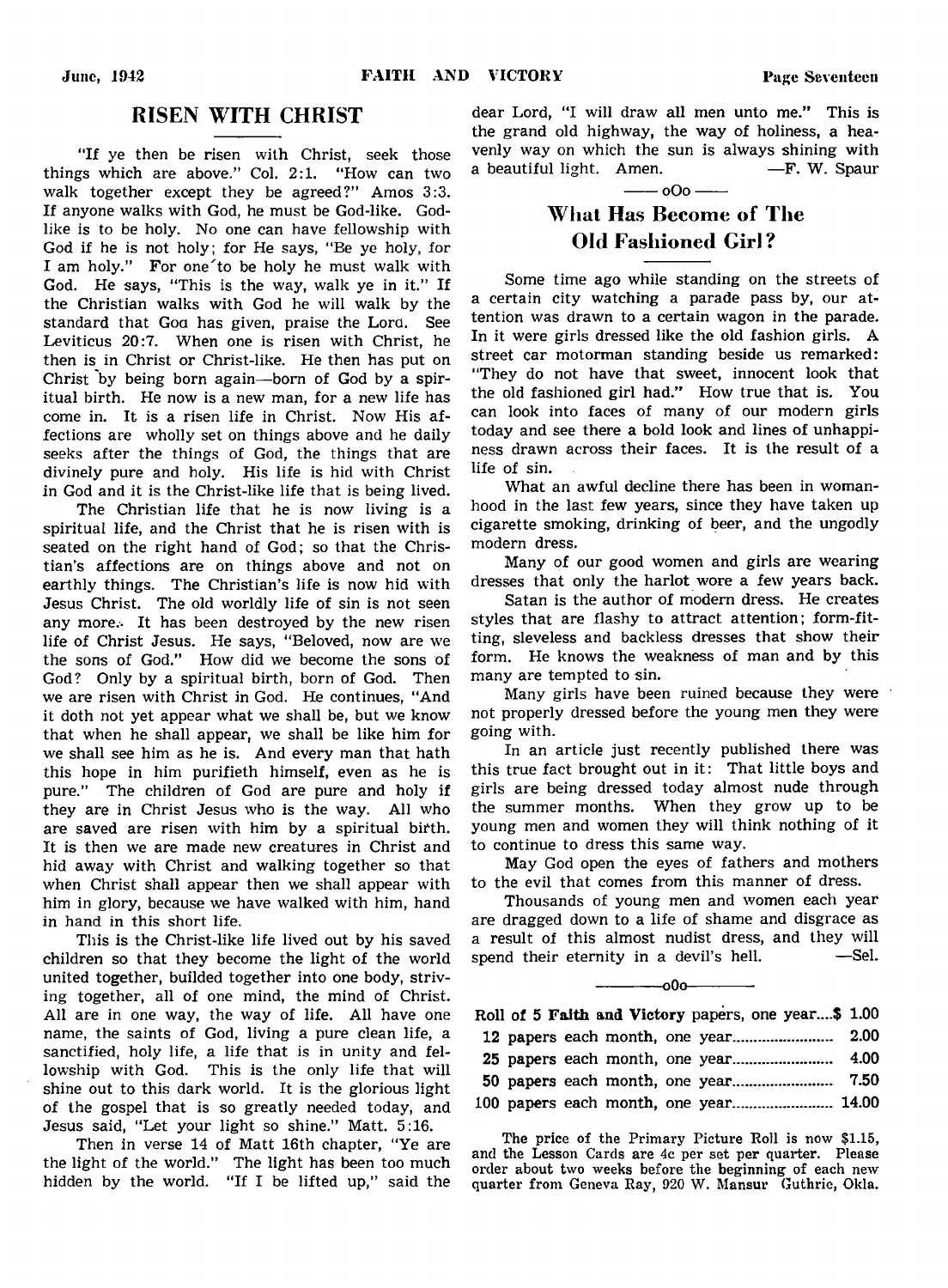

#### FRIDAY: THE DAY OF SUFFERING (2) Christ's Words on the Cross

#### Sunday, June 7, 1942.

#### Daily Readings and Meditations June 1 to June 6.

- M. On the way to Calvary Mark 15:15-25.
- T. Nailed on the Cross Luke 23:33-38.
- W. A cry of Anguish Psalm 22:1-5.
- T. "It is finished" John 19:28-30.
- F. Sad hearts Luke 23:46-56.
- S. Wondrous love Rom. 5:1-11.

### Printed Portion ................... Mark 15:33, 34; Luke 23:33-48

Mark 15:33. And when the sixth hour was come, there was darkness over the whole land until the ninth hour.

34. And at the ninth hour Jesus cried with a loud voice, saying, Eloi, Eloi, lama sabachthani? which is, being interpreted, My God, my God, why hast thou forsaken me?

Luke 23:33. And when they were come to the place, which is called Calvary, there they crucified him, and the malefactors, one on the right hand, and the other on the left.

34. Then said Jesus, Father, forgive them; for they know not what they do. And they parted his raiment, and cast lots.

35. And the people stood beholding. And the rulers also with them derided him, saying, He saved others; let him save himself, if he be Christ, the chosen of God.

36. And the soldiers also mocked him, coming to him and offering him vinegar.

37. And saying, If thou be the King of the Jews, save thyself.

38. And a superscription also was written over him in letters of Greek, and Latin, and Hebrew, THIS IS THE KING OF THE JEWS.

39. And one of the malefactors which were hanged railed on him, saying, If thou be Christ, save thyself and us.

40. But the other answering rebuked him, saying, Dost not thou fear God, seeing thou art in the same condemnation ?

41. And we indeed justly; for we receive the due reward of our deeds: but this man hath done nothing amiss.

42. And he said unto Jesus, Lord, remember me when thou comest into thy kingdom.

43. And Jesus said unto him, Verily I say unto thee, Today shalt thou be with me in paradise.

44. And it was about the sixth hour, and there was a darkness over all the earth until the ninth hour.

45. And the sun was darkened, and the veil of the temple was rent in the midst.

46. And when Jesus had cried with a loud voice, he said, Father, into thy hands I commend my spirit: and having said thus, he gave up the ghost.

Golden Text: "He was wounded for our transgressions, he was bruised for our iniquities: the chastisement of our peace was upon him; and with his stripes we are healed." Isaiah 53:5.

Practical Truth: Christ's words on the cross reveal forgiveness, suffering, tenderness, and triumph.

### COMMENTS AND APPLICATION

The agony and suffering of Jesus cannot be over emphasized or stretched by human language. The creation of the world had been done very easily—by speaking the word which brought all things' into existence but man's redemption from his fallen state of sin and the clutches of Satan was no easy task. It meant that God's Son, though rich should become poor that we through his poverty might be made rich, and the Prince of Life had to die for us that we might live through Him. He who knew no sin was made sin for us that we might be made the righteousness of God in Him. "His own self bare our sins in his own body on the tree, that we being dead to sins, should live unto righteousness; by whose stripes ye were healed."

Until a person is saved and sanctified by faith ir the blood of Jesus, he can not begin to realize why Jesus died, and what was accomplished through his death.

John 19:25-30 should be studied in connection with this lesson because our topic is "Christ's Words on the Cross," and some of these are recorded in John.

The first were words of forgiveness. He had been greatly wronged, but he was not moved to defend self in any way; not even to place a curse upon those who treated him so shamefully. He knew that they were only acting in obedience to their master (Satan) and his purpose was to break the power of Satan and win his subjects by love, not by force. Even a very moral person today is just as much the enemy of Christ as were these who crucified Him, but His love is extended still to those who in ignorance are crucifying the Lord of Glory, and he says, "Whosoever will may come."

The promise to the dying thief reveals his power to forgive sins and his power over souls after their departure from the body.

Simeon's prophecy to Mary that a sword should pierce through her own soul was now being fulfilled. The tenderness and sympathy of Jesus was revealed as he endeavored to provide loving care for her after he was gone. One might wonder why she went to live with John when she had other boys who should have cared for her. Jesus' brethren were still unbelievers, and a saved person can never feel as welcome in the home of an unsaved person as a saved one, even though the unsaved one is a near relative.

The words, "I thirst," and "My God, my God, why hast thou forsaken me?" reveal his humanity.

The words, "It is finished," and "Father into thy hands I commend my sipirt" are words of victory. The plan of Salvation had been completed, he had endured unto the end.

### $-000 -$ SUNDAY: THE RISEN CHRIST AND HIS DISCIPLES

#### Sunday, June 14, 1942

#### Daily Readings and Meditations June 8 to June 13.

M. The empty tomb John 20:1-10.

- T. Reality of the resurrection Luke 24:33-43.
- W. The promise of power Acts 1:1-9.<br>T. The ascension Luke 24:50-53.
- T. The ascension Luke 24:50-53.
- F. Highly exalted Phil. 2:5-11.
- S. Alive for evermore Rev. 1:9-18.

Printed Portion Luke 24:33-48.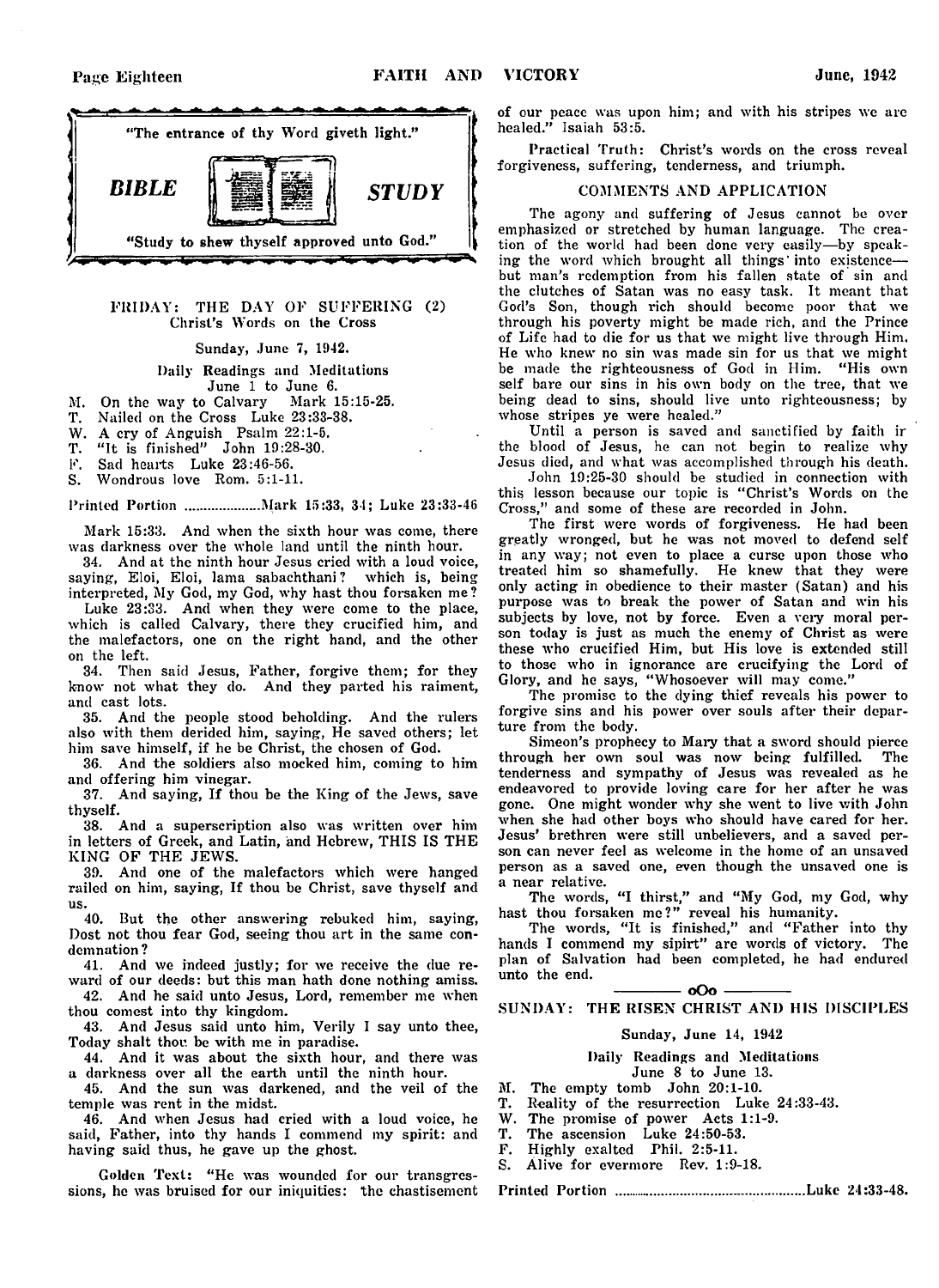Luke 24:33. And they rose up the same hour, and returned to Jerusalem, and found the eleven gathered together, and them that were with them,

34. Saying, The Lord is risen indeed, and hath appeared to Simon.

35. And they told what things were done in the way, and how he was known of them in breaking of bread.

36. And as they thus spake, Jesus himself stood in the midst of them, and saith unto them, Peace be unto you.

37. But they were terrified and affrighted, and supposed that they had seen a spirit.

38. And he said unto them, Why are ye troubled? and why do thoughts arise in your hearts?

39. Behold my hands and my feet, that it is I myself: handle me, and see; for a spirit hath not flesh and bones, as ye see me have.

40. And when he had thus spoken, he shewed them his hands and his feet.

41. And while they yeb believed not for joy, and wondered, he said unto them, Have ye here any meat?

42. And they gave him a piece of a broiled fish, and of an honeycomb.

43. And he took it, and did eat before them.

44. And he said unto them, These are the words which I spake unto you, while I was yet with you, that all things must be fulfilled, which were written in the law of Moses, and in the prophets, and in the psalms, concerning me.

45. Then opened he their understanding, that they might understand the scriptures,

46. And said unto them, Thus it is written, and thus it behoved Christ to suffer, and to rise from the dead the third day:

47. And that repentance and remission of sins should be preached in his name among all nations, beginning at Jerusalem.

48. And ye are witnesses of these things.

Golden Text: "Ye are witnesses of these things." Luke 24:48.

Practical Truth: We have a living Christ who understands our needs and is able to supply them.

#### COMMENTS AND APPLICATION

The class should read all of the 24th chapter of Luke, for it all deals with the risen Christ.

In the first verse of our printed portion "they" has reference to the two disciples with whom Jesus walked on the way to Emmaus, to whom he had expounded the scripture, and with whom he had stopped to eat, then vanished from their sight. These two disciples then went back to Jerusalem (about 4 or five miles) to tell the good news to others. We do not know just what disciples are meant by "the eleven" because we know Judas was not there and John 20 says Thomas was not there. But who ever it was we do know they were all concerned about the same thing— the risen Christ. His appearance to Peter had convinced them that Jesus had risen from the dead. We do not have a detailed record of this appearance in the B'ible, but Paul speaks of it in 1 Cor. 15:5.

Jesus had told them that these things would happen but they had not understood his sayings, and now they were excited. This was night, for the 29th verse tells us it was evening when Jesus stopped with them at Emmaus. So they were probably in a dimly lighted room, and the mysterious appearance of a white clad form in the room naturally caused them to be frightened. But Jesus proceeded to quiet their fears by some "infallible proofs"

that he had risen as he had said he would. The seeing of these things put within their hearts a burning zeal to be witnesses unto others, who were not privileged to see, but who, Jesus said, would be blessed if they believed. We do not see how any sane man who has read about these things and considered how utterly ridiculous it is to accuse the disciples of imagining them when it was something far different to what they had expected and something they would not believe until it was proven to them, can remain an unbeliever. A believer of today can have more than just the record which the disciples left; he can experience some of the same thrills that they did. When they talked with Jesus their hearts burned within them, when they were troubled Jesus spoke peace to them, and their understanding was opened so they could understand the scriptures. A believer today can experience the same things.<br> $\frac{1}{1000}$ 

#### $-$  oOo $-$ THE TASK COMMITTED TO THE DISCIPLES

#### Sunday, June 21, 1942

#### Daily Readings and Meditations June 15 to June 20.

M. The great commission Matt. 28:16-20.

T. Stirring up the gift of God 2 Tim. 1:14.

W. Preparation for service Eph. 4:1-16.

T. Philip and the Ethiopian Acts 8:26-40.

F. Come . . . and help us Acts 16:6-10.

S. Approved unto God 2 Tim. 2:14-16.

Printed Portion ................Matt. 28:16-20; Mark 16:14-20; Luke 24:49-53.

Matt. 28:16. Then the eleven disciples went away into Galilee, into a mountain where Jesus had appointed them.

17. And when they saw him, they worshipped him: but some doubted.

18. And Jesus came and spake unto them, saying, All power is given unto me in heaven and in earth.

19. Go ye therefore, and teach all nations, baptizing them in the name of the Father, and of the Son and of the Holy Ghost:

20. Teaching them to observe all things whatsoever I have commanded you: and, lo, I am with you alway, even unto the end of the world. Amen.

Mark 16:14. Afterward he appeared unto the eleven as they sat at meat, and upbraided them with their unbelief and hardness of heart, because they believed not them which had seen him after he was risen.

15. And he said unto them, Go ye into all the world, and preach the gospel to every creature.

16. He that believeth and is baptized shall be saved; but he that believeth not shall be damned.

17. And these signs shall follow them that believe; In my name shall they cast out devils; they shall speak with new tongues;

18. They shall take up serpents; and if they drink any deadly thing, it shall not hurt them; they shall lay hands on the sick, and they shall recover.

19. So then, after the Lord had spoken unto them, he was received up into heaven, and sat on the right hand of God.

20. And they went forth, and preached everywhere, the Lord working with them, and confirming the word with signs following. Amen.

Luke 24:49. And behold, I send the promise of my Father upon you: but tarry ye in the city of Jerusalem, until ye be endued with power from on high.

50. And he led them out as far as Bethany, and he lifted up his hands, and blessed them.